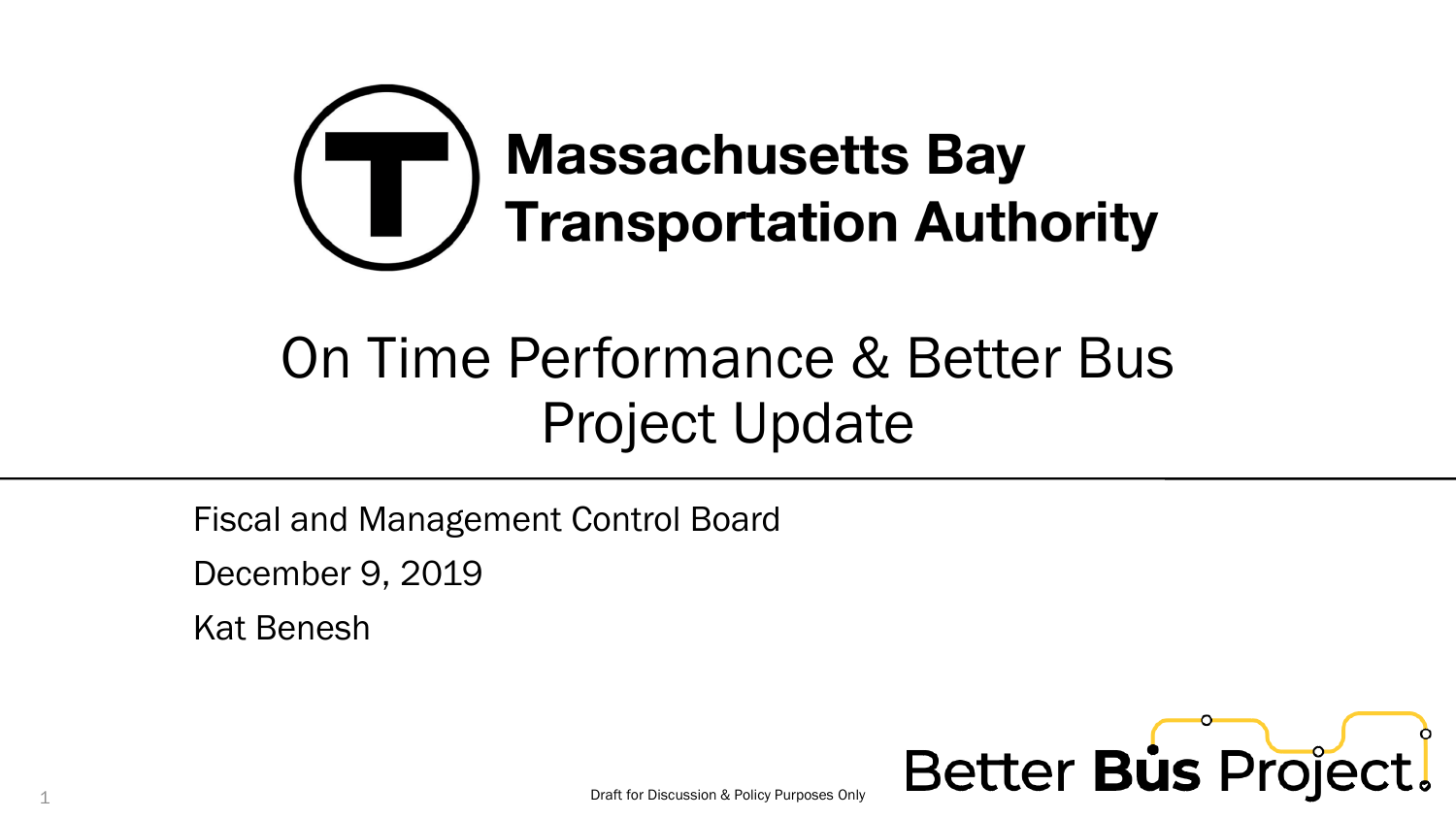- Review **overall status** of the Better Bus Project (BBP)
- Review preliminary impact of Fall BBP Near-Term changes and planned Winter changes
- Discuss Bus On Time Performance and efforts to increase reliability, including \$50M challenge fund for municipalities to build bus lanes
- Discuss Network Redesign Demonstration Projects
- Request Notice of Award to expand MBTA Bus Fleet by 5% for peak service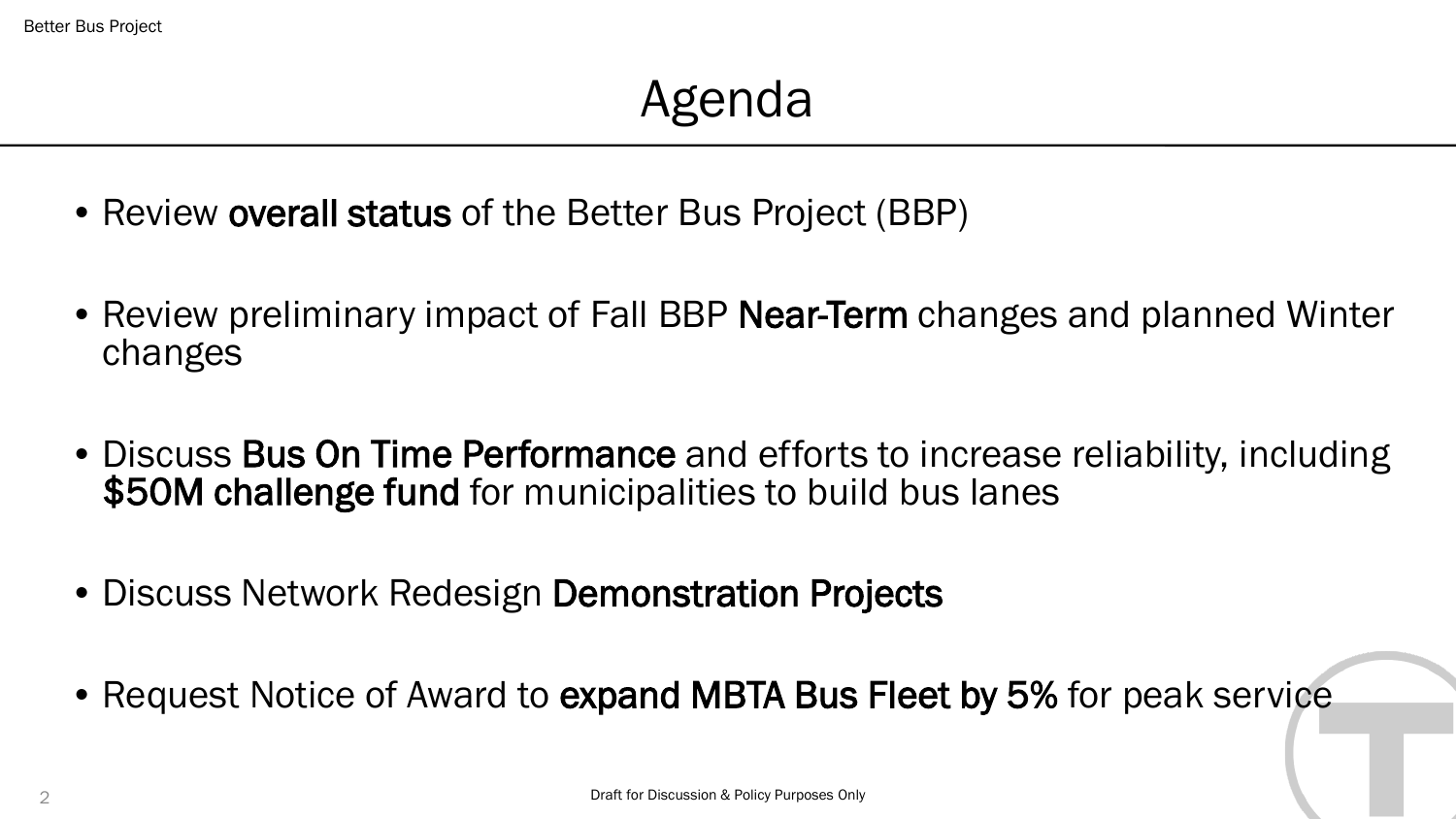#### **On Street Infrastructure**

**Resources**

**Operational Changes**

**Customer Information**

### What we've done in the past six months

| <b>INVESTMENT</b>                                   | <b>FY20 efforts to date</b>                                                                                                                                |
|-----------------------------------------------------|------------------------------------------------------------------------------------------------------------------------------------------------------------|
| <b>Bus Lanes</b>                                    |                                                                                                                                                            |
| <b>Other Bus Priority</b><br>infrastructure         | 2.6 miles built in FY20 to date                                                                                                                            |
| <b>Bus Stop</b><br><b>Infrastructure</b>            | Draft RFR for bus shelters released; 63* PATI stops reconstructed                                                                                          |
| <b>Peoplepower</b>                                  | Hired & scheduled 45 operators off-peak to improve reliability for trip start for<br>top 40 bus routes                                                     |
| <b>Buses</b>                                        | Proposal to increase bus fleet size by 5% to increase peak service                                                                                         |
| <b>Facilities</b>                                   | Conceptual design and environmental assessments underway for<br>Southampton & Quincy garages                                                               |
| <b>Scheduling &amp;</b><br><b>Dispatching Tools</b> | SKATE pilot (modern dispatching application) launched; Workforce<br>Modernization Program - first pilot for electronic picking complete                    |
| <b>Pilots &amp; Route</b><br><b>Changes</b>         | BBP Near-Term changes implementation; Bus-on-shoulder operational test,<br>Silver Line Ramp operational test                                               |
| <b>Network Redesign</b>                             | Developing metrics for Network Redesign, proposal of Demonstration Projects                                                                                |
| <b>Customer Information</b>                         | Kick-off for solar-powered e-ink technology pilot for real-time information;<br>Kick-off for "Ghost Bus Busting" for riders to know when adjusting service |

Solution on Orlock Dust Dus Dusting for Hotels to Khow when adjusting service.<br>Note: PATI stops reconstructed since April 2019, these are out of the 130 critical bus stops identified for reconstruction

First major service change in ~10 years

First major expansion of bus fleet in  $~15$  years

Building bus lanes 2x fast as last fiscal year

Reliability up by 1-2% year over year

*Cross-functional efforts with Transit Priority, Capital Delivery, Service Planning & Scheduling, Network Redesign Team, Bus Facility Modernization Team, Customer Technology, OPMI, Customer Experience, Revenue, SWA, Vehicle Engineering, WMP team and others*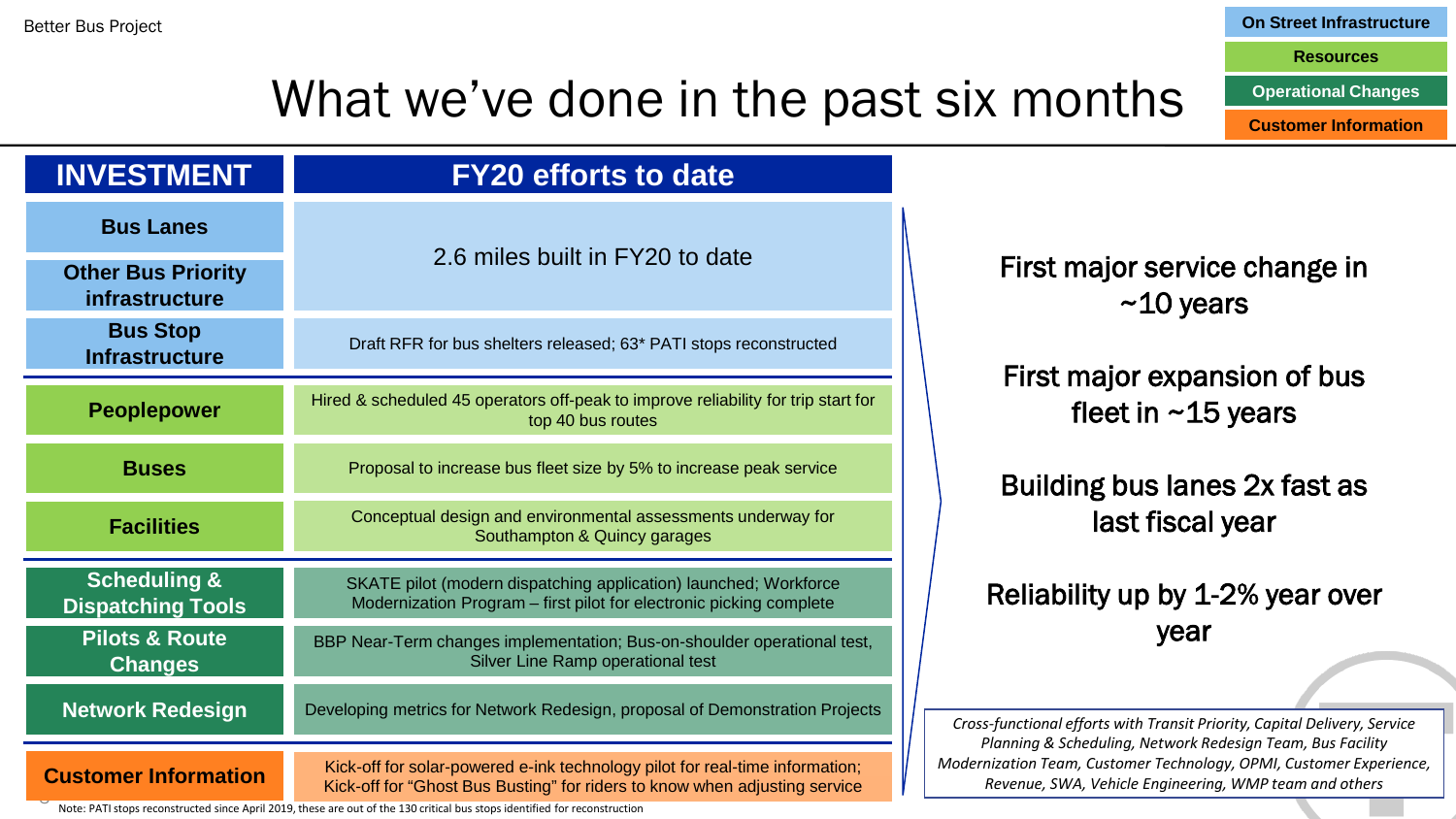### Reminder: Evaluation Criteria for BBP Near-Term changes

#### **Key Performance Metrics**

- Track implementation status of 36 proposals and 45 new bus operators (as well as impact of any priority infrastructure)
- Use data to measure system-level performance and individual route proposal performance:
	- SDP Measures
	- Other supporting metrics (e.g. run-time deficits, ridership)

#### **Evaluation Questions**

- Understand if we accomplished our goal in implementing the proposal
- Assess impacts and if additional changes are warranted

#### **Planned Report outs to the FMCB**

- Implementation: September 2019 & December 2019
- Performance: May 2020 & January 2021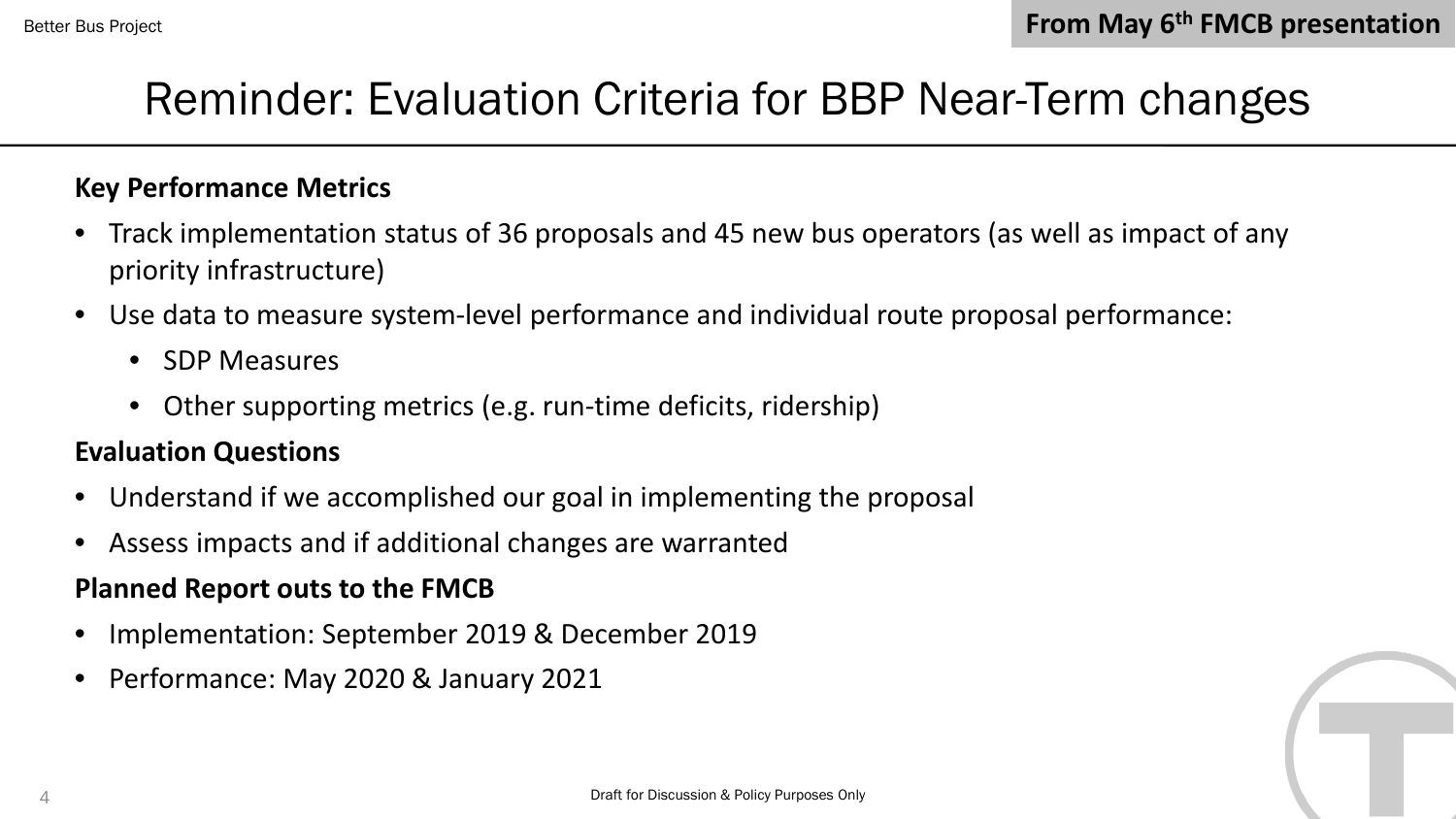*Key Bus Route target*

*Non- Key Bus Route target*

### Fall Better Bus Project Initial Outcomes

Reminder of what went into effect on September 1st:

29 cost neutral route changes implemented and 27 additional operators added to top 40 routes

• >55% of Fall BBP routes saw OTP improvement, 40% of routes saw <2% improvement or maintained OTP

• Least reliable routes saw the greatest gains (15-20%+ improvement)

- Ridership appears to be up on average across BBP routes
- Preliminary analysis of customer complaints shows small uptick, concentrated on few routes

Early progress, but with variation across routes due to multiple factors (e.g. predicted vs. actual run-times), reviewing for adjustments in Spring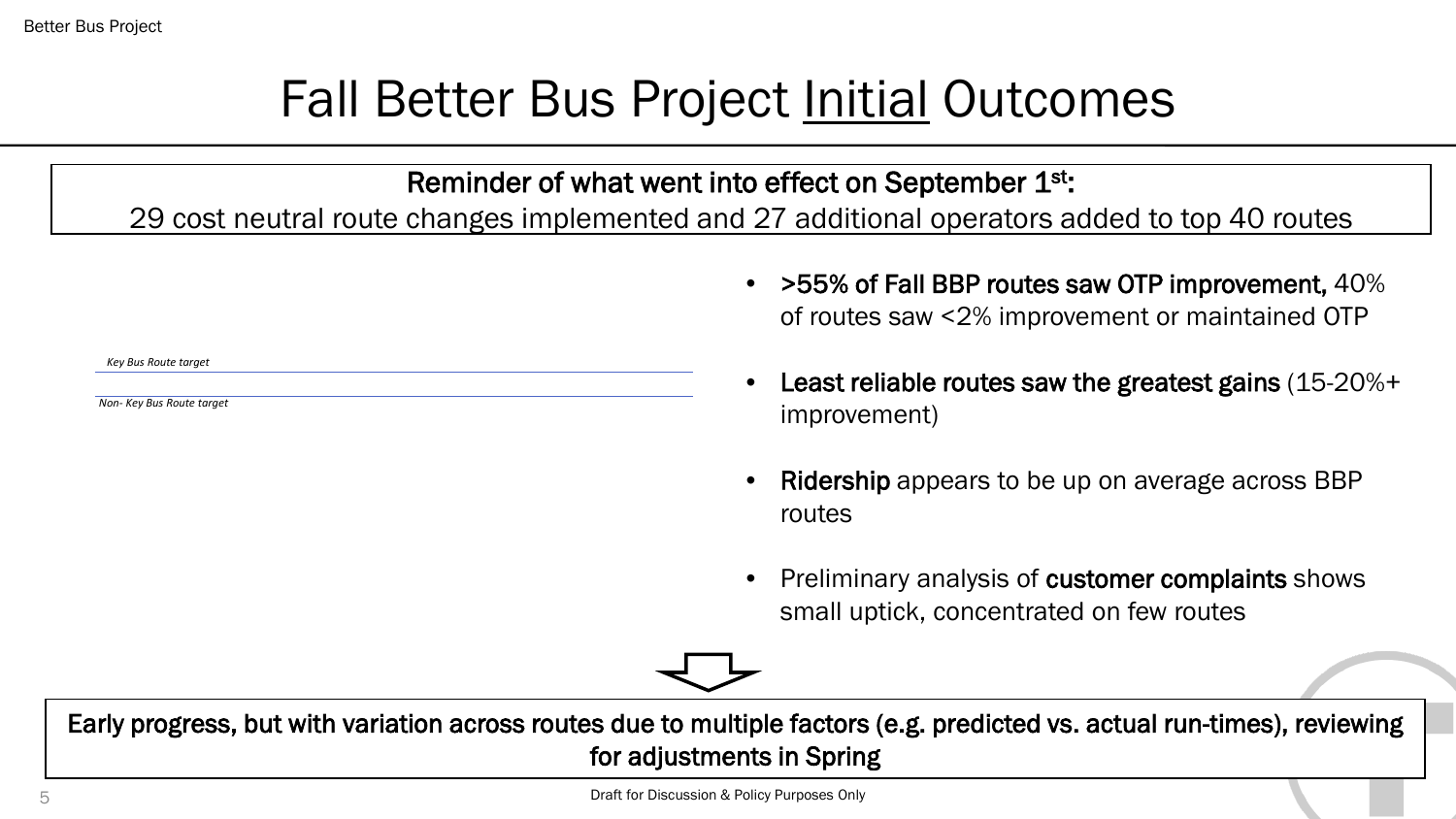Better Bus Project

### Plan for Winter BBP changes

- **December 22 roll-out of next round of BBP changes**
- 18 route changes planned, with 4 remaining BBP changes contingent on municipal/private party support
- 18 of 45 new bus operators added to 21 routes (and "cover list") for **off-peak improvements**
- Will present full evaluation of route changes in September 2020 (with preliminary review starting in late 2019/early 2020)
- Communications strategy and outreach already started

### **Cost Neutral Route Changes**

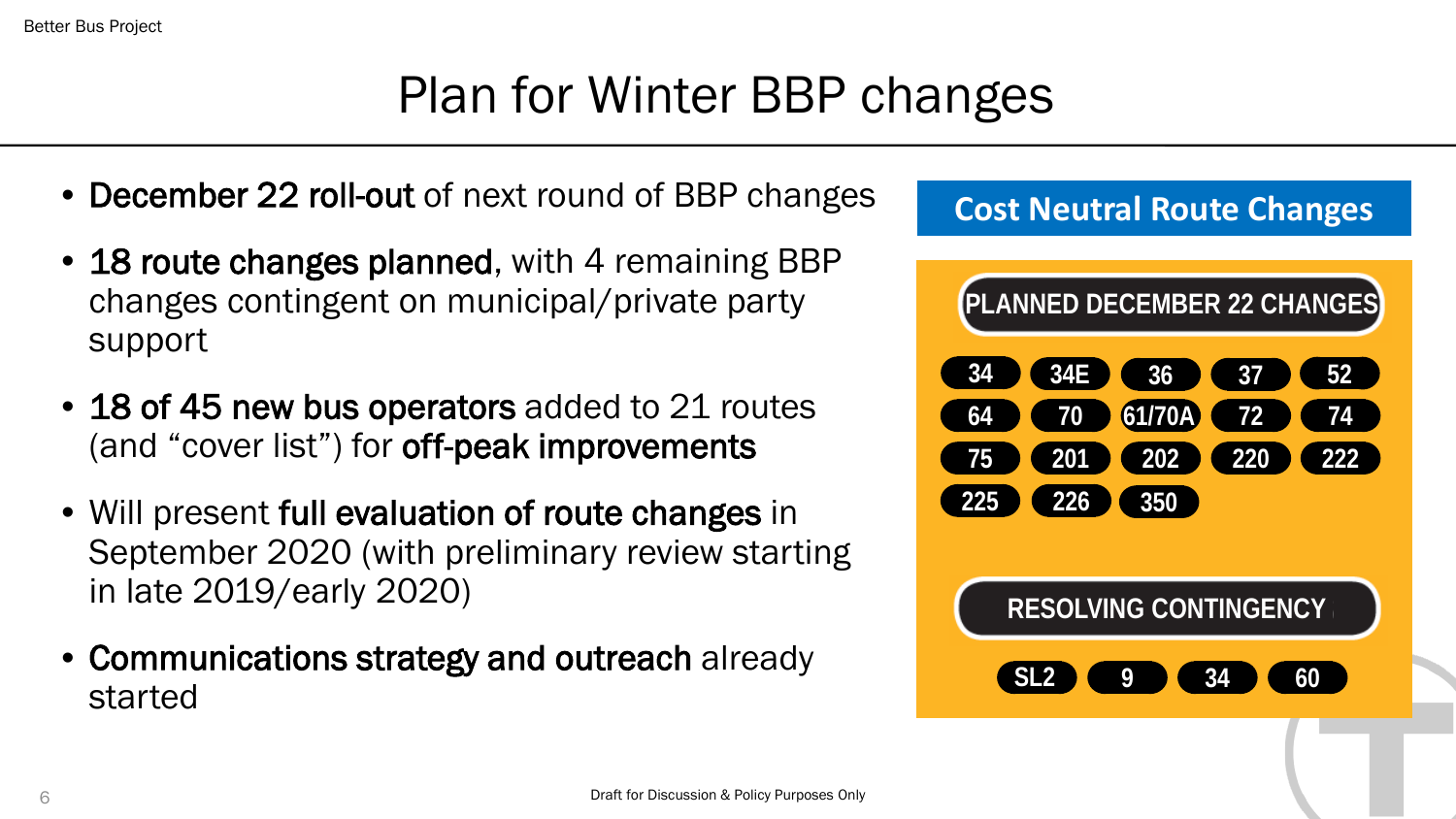### Bus Reliability has improved system-wide 1-2% year over year

|      | <b>KBR</b> target | • On Time Performance is one of 5 key metrics in<br><b>Service Delivery Policy</b>                                       |
|------|-------------------|--------------------------------------------------------------------------------------------------------------------------|
|      |                   | • Reliability (OTP), Frequency, Span, Crowding, &<br>Coverage                                                            |
|      | Non-KBR target    | • Reliability is *sometimes* a trade-off versus<br>frequency                                                             |
|      |                   | • OTP is measured throughout a trip, and is<br>based on either how closely a trip is meeting<br>it's schedule or headway |
|      |                   | • MBTA can directly control starting trips on time,<br>but reliability on street depends on multiple<br>factors          |
| 2019 |                   |                                                                                                                          |



**2018**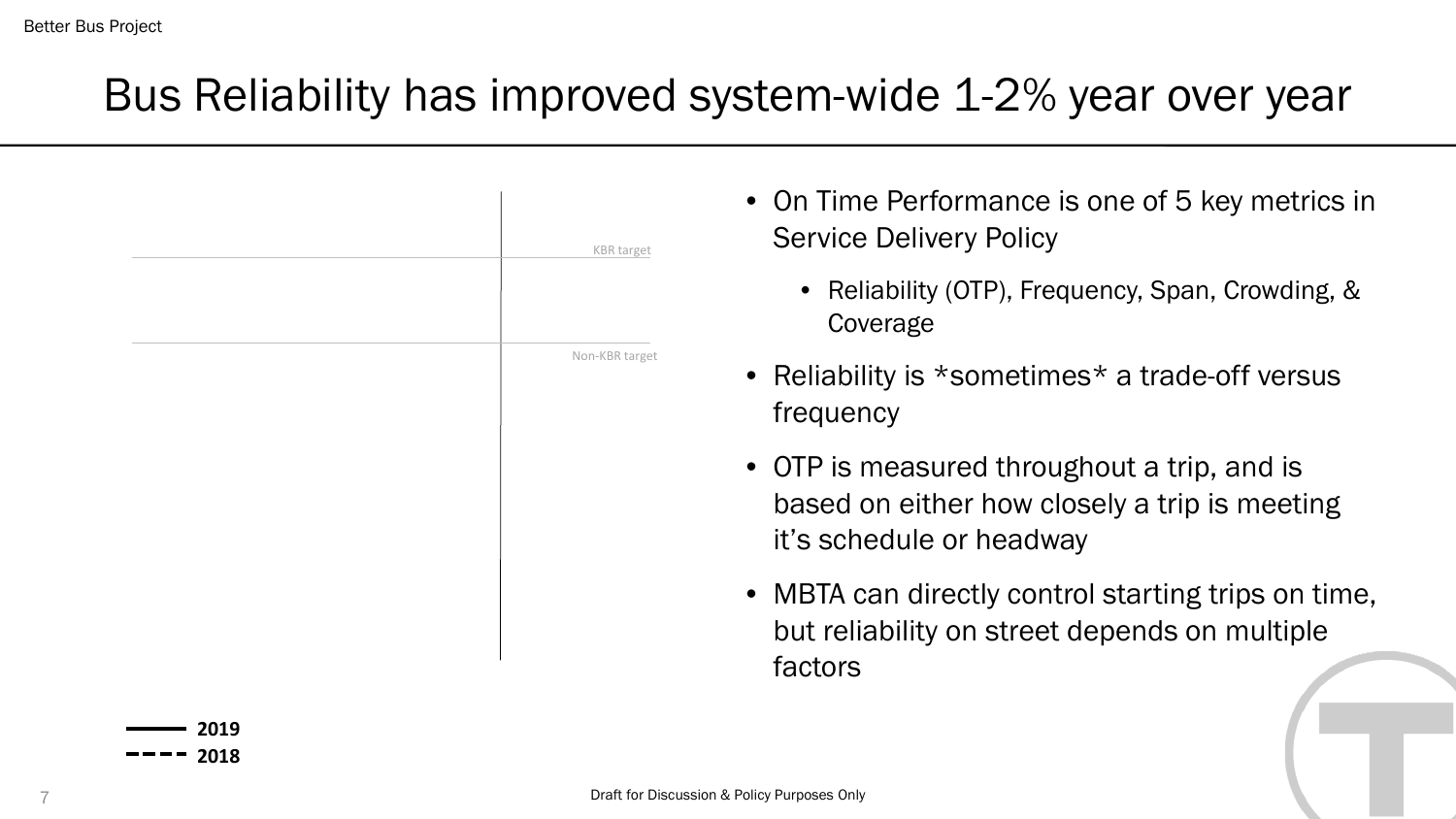## What drives bus reliability (OTP)?

- Reliability (On Time Performance) is evaluated on adherence to either schedules or headways
- MBTA schedules with a goal of 90% of trips starting on time; however, review of 500K weekday trip starts from this September & October 2019 showed ~71% of trips left on-time
	- Opportunity for trip start OTP to be improved by up to 5-10% with improved dispatching & oversight, but to increase trip start OTP beyond ~80-85% requires transit priority or scheduling / asset trade-offs
- Even when the buses leave on time, performance frequently degrades throughout the trip, but bus lanes can help significantly improve reliability
	- For example, all routes that use the Everett Broadway bus lane are 10-30% more reliable when bus lane in effect (4-9 AM on weekdays)
	- Route 104 has ~75% OTP when the bus lane is in use, but only ~50% during all other hours, with as low as ~15% at 6 PM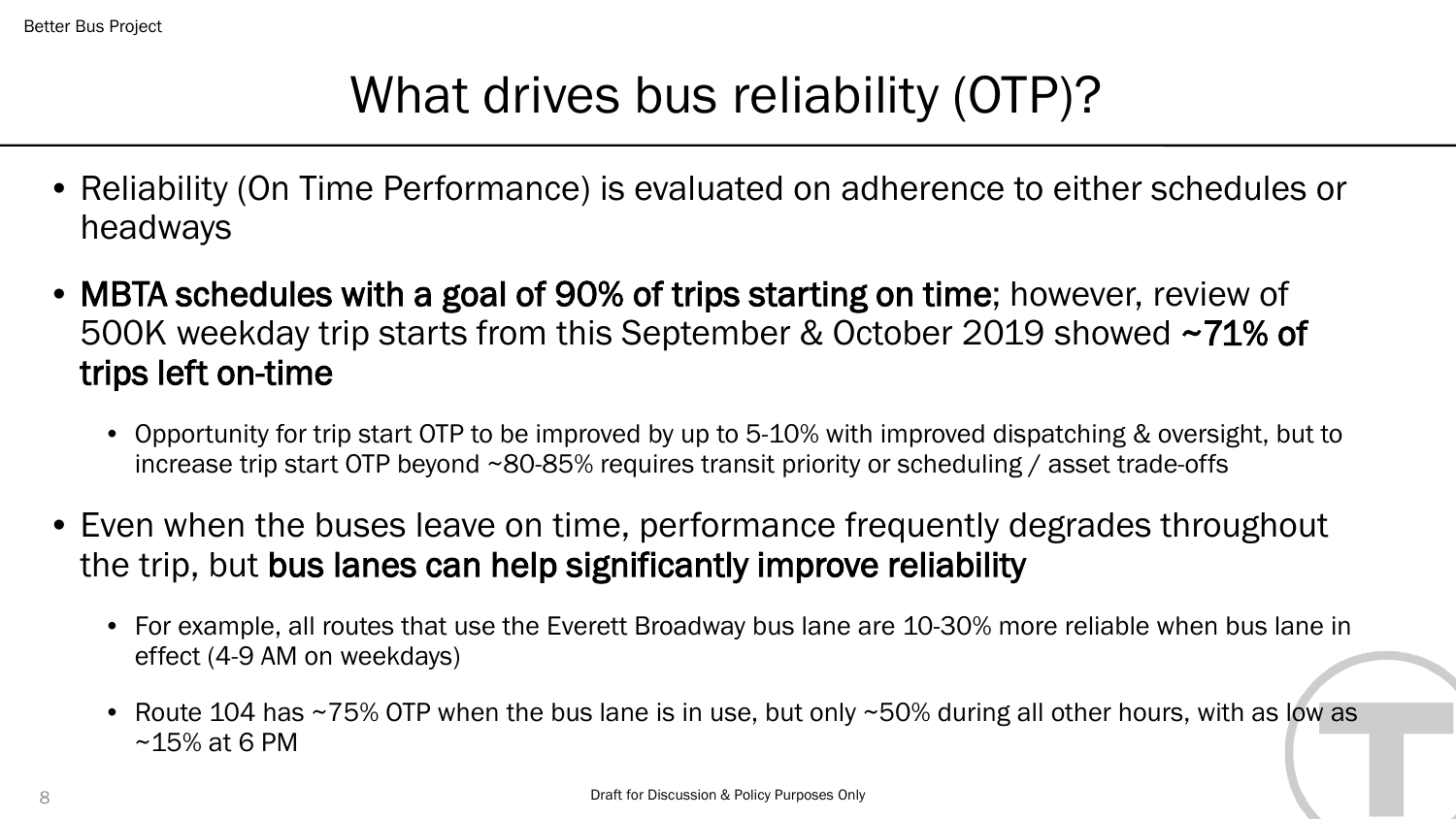### How do the MBTA & municipalities build more bus lanes?



*Bus Lane Prioritization Corridors – 2016 MassDOT/CTPS Study*

#### Committed to investing \$50M marked for bus priority infrastructure in municipalities as a "challenge fund"

- Currently unprogrammed, but will be submitted as part of FY21-25 CIP process
- CIP proposal will include planning for program manager / administrator

Working on developing two-part program with consultants:

- Prioritization of corridors into tiers based on customer need (ridership + congestion) – *similar to how 14 miles high priority corridor selected*
- Development of MBTA/municipal partnership funding model, based on tiers, including:
	- **Technical assistance** for identification, review & design
	- Funding for design and/or construction
	- New approaches for initiating transit priority projects with MBTA, and for MBTA to engage in ongoing projects to leverage existing work

Partnership model development underway and expected to share with municipalities in Spring 2020 in time to inform programming in next CIP

• Potential to start receiving proposals in Summer / Fall 2020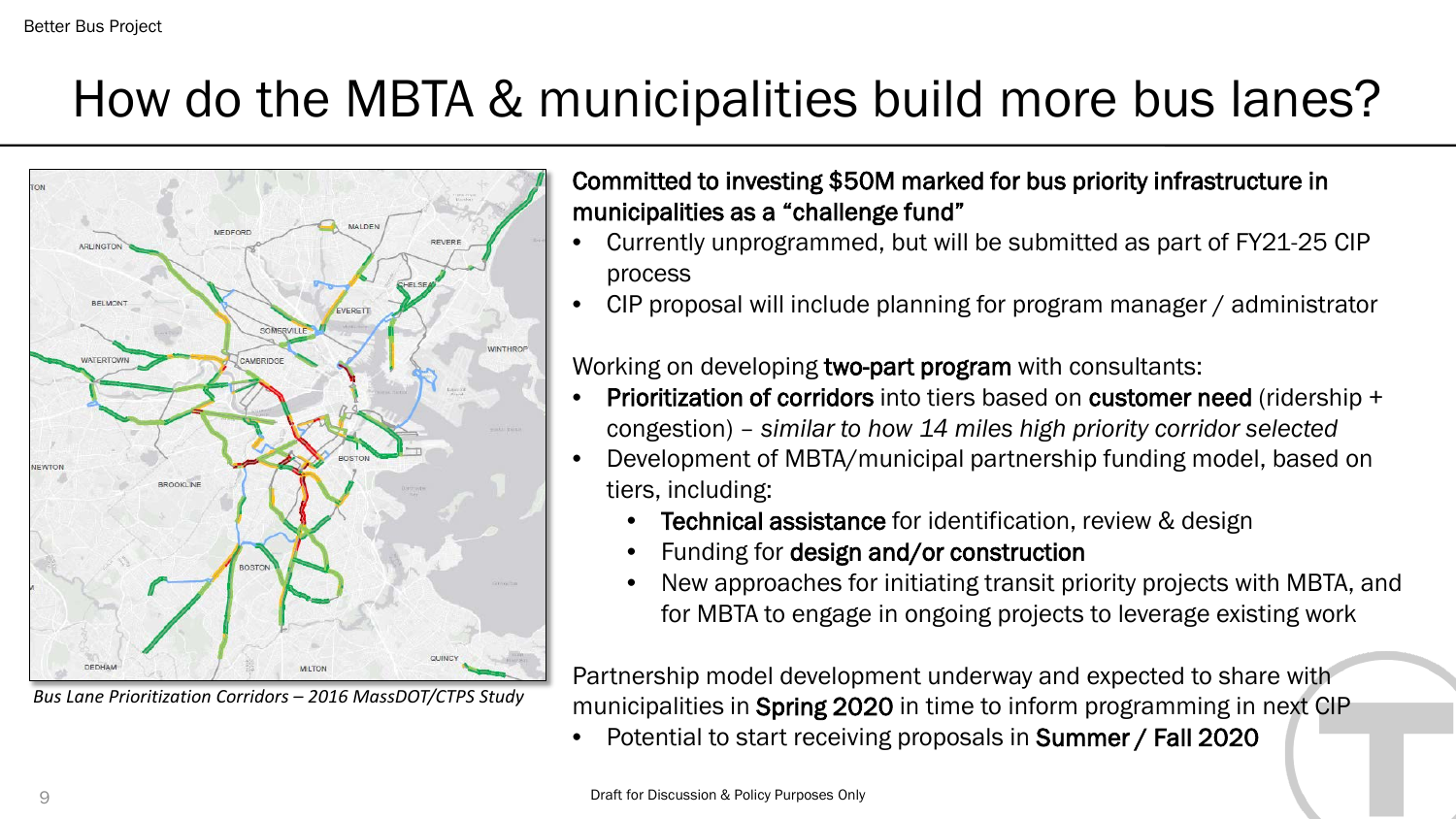### Next steps

- **Today:**
	- Introduce Network Demonstration Projects
	- Request vote for Notice of Award to add 60 buses to fleet for additional peak service
- **Spring 2020:**
	- Roll-out \$50M Municipal Challenge fund for Bus Priority Infrastructure along with CIP request
	- Revise Fall Better Bus Project routes as necessary
- **Summer 2020:**
	- Implement weekend service pilot *(pending Board vote)*
	- Revise Winter Better Bus Project routes as necessary
- **Fall/Winter 2020:**
	- Receive 60 additional buses for increased peak service *(pending Board vote)*
- **Timing varied:**
	- Implement Network Redesign Demonstration Projects *(pending Board vote)*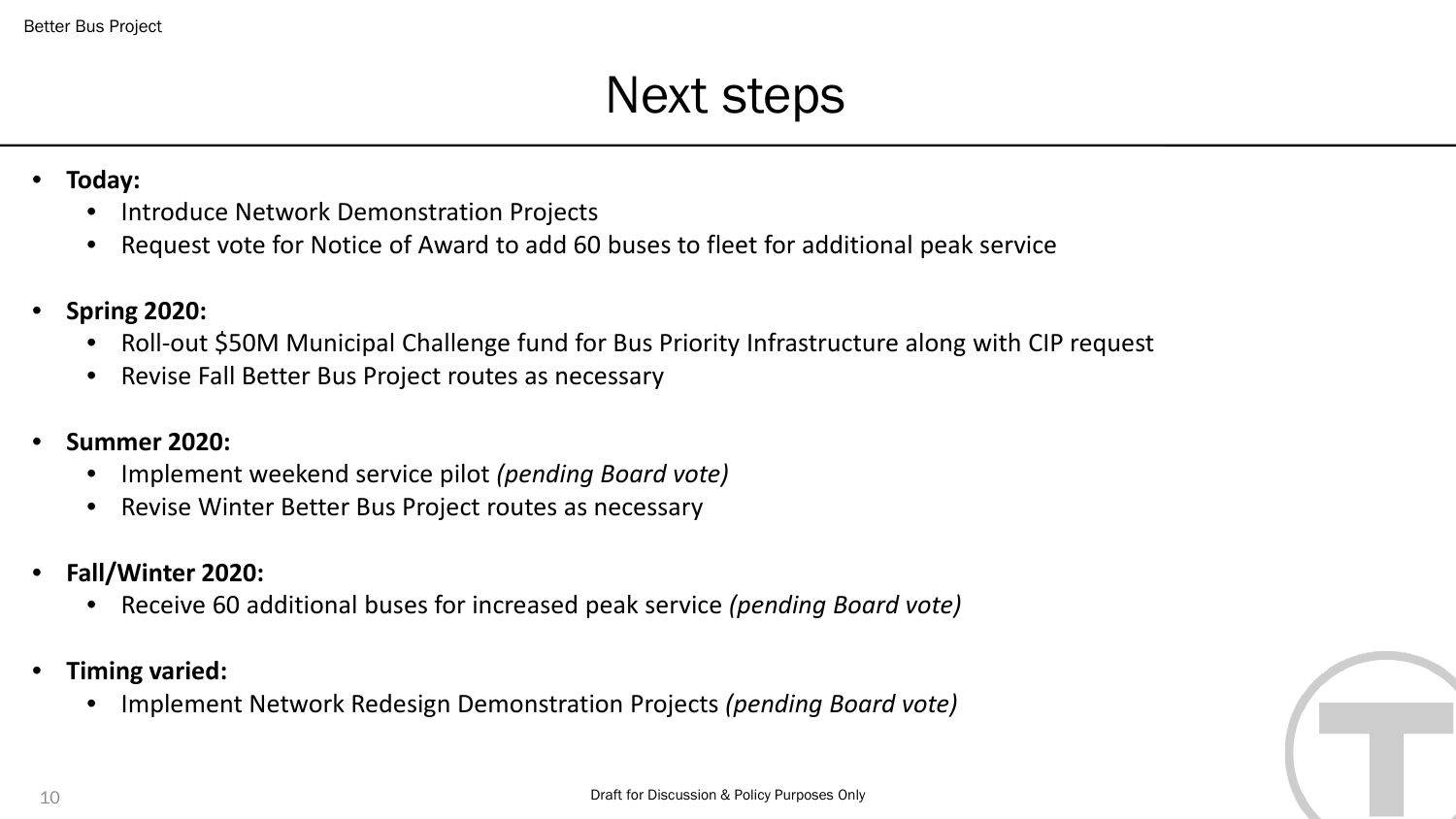Better Bus Project

# Appendix

11 Draft for Discussion & Policy Purposes Only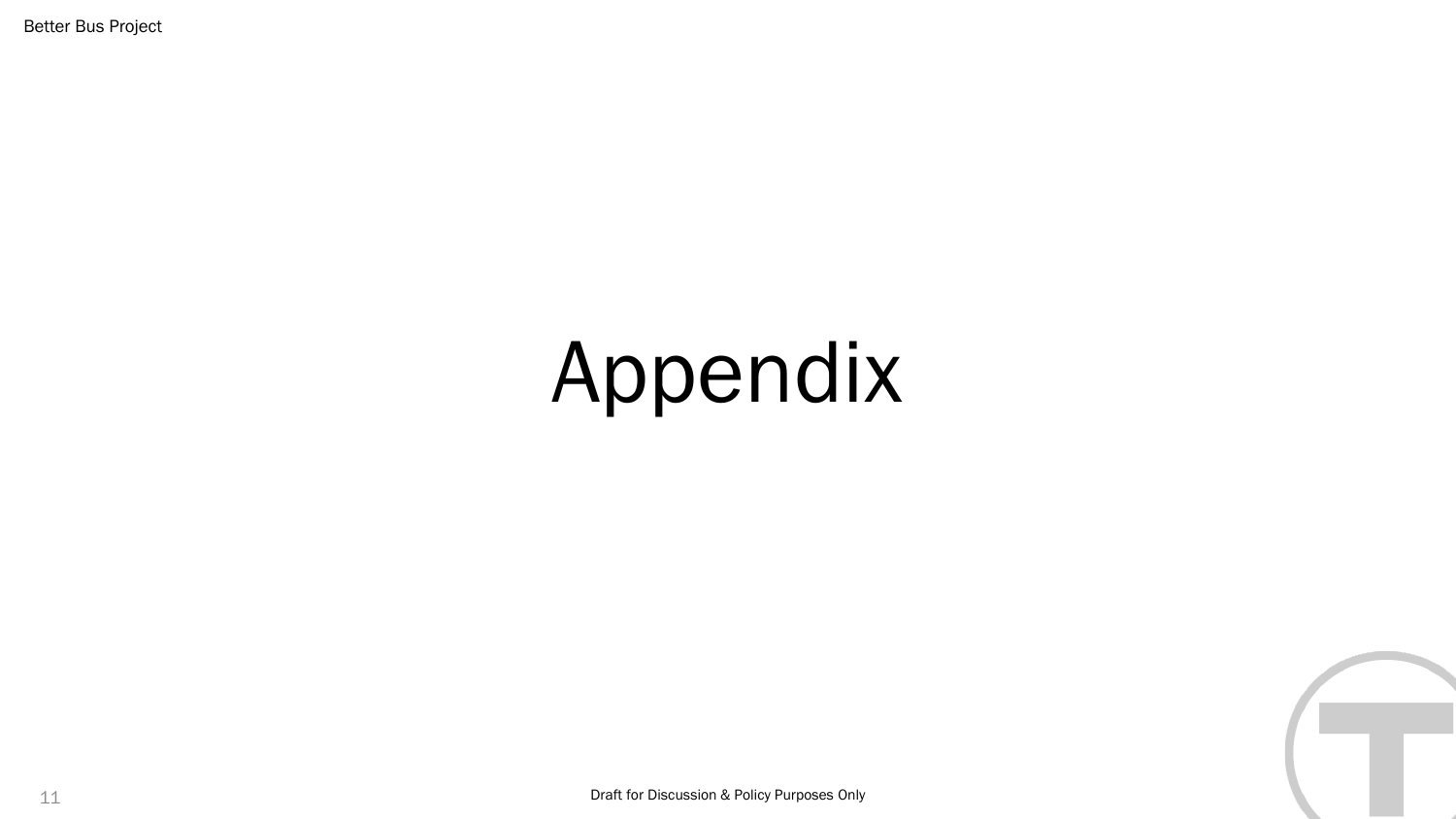### Why Buses Matter

About the MBTA Bus Service **Network** 

- More than a third of all MBTA trips are taken on buses.
- The MBTA's bus network consists of  $\sim$ 170 routes.
- Over 400,000 trips are taken on MBTA buses in a single weekday.
- 42% of Bus Riders are Low-Income, 45% are Minority.
- Serving 50 communities, the bus network provides critical connections where our rail system does not go.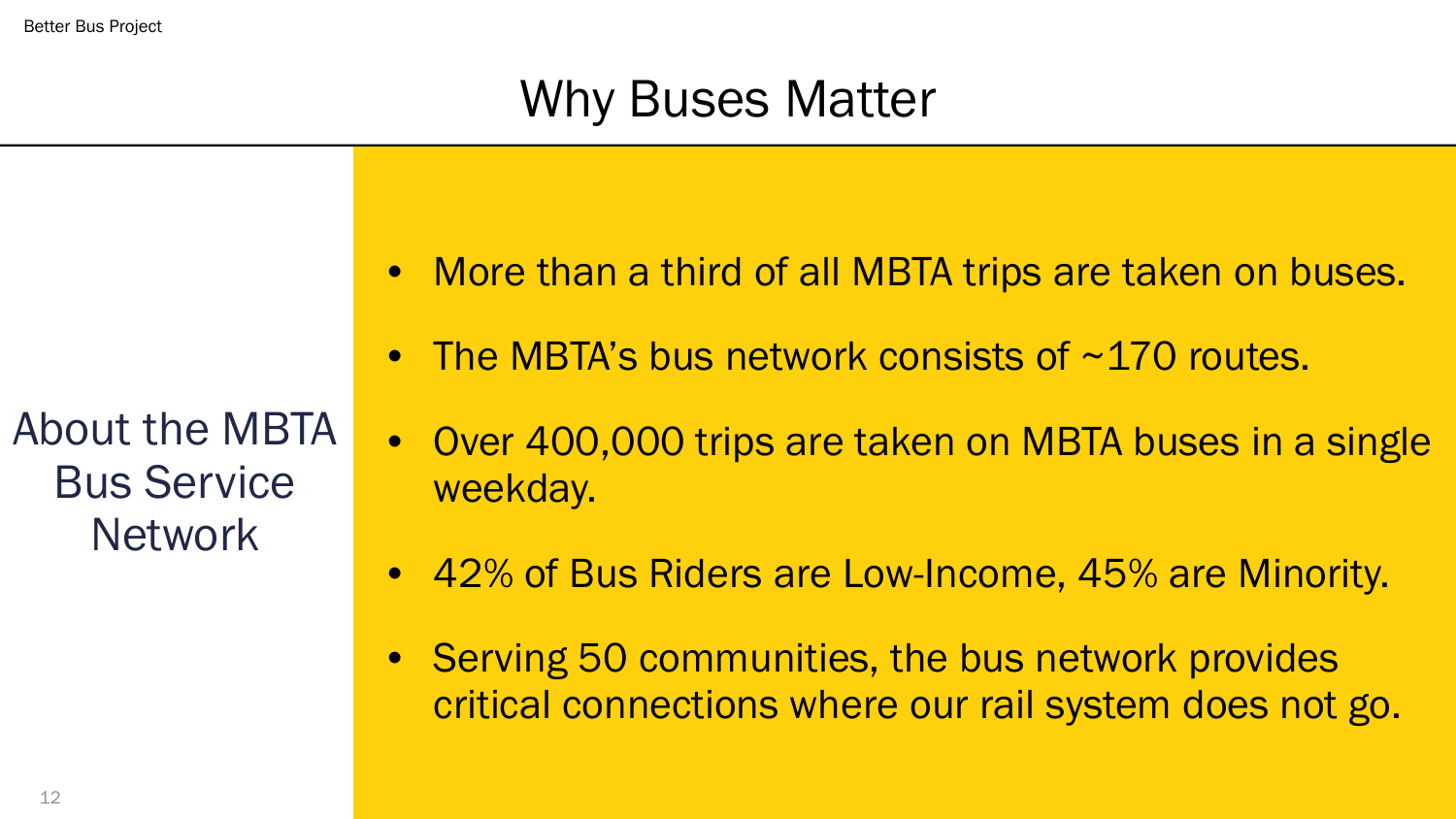### About the Better Bus Project

**CAN** 

**PROVIDE**

### **POTENTIAL CHANGES**

#### **Service Changes**

*Route changes and frequency of service*

#### **Operational Changes**

*Dispatching buses and improved MBTA procedures*

#### **Capital Investments**

*Additional buses and supporting infrastructure* 

#### **Partner with Cities/Towns**

*Implement street changes that improve service*

### **POTENTIAL BENEFITS**

**Buses Will Show Up on Schedule**

**People Get to Work Faster**

**Less Crowding on Buses**

**Easy to Understand Routes**

### **Resources Are Spent More Efficiently**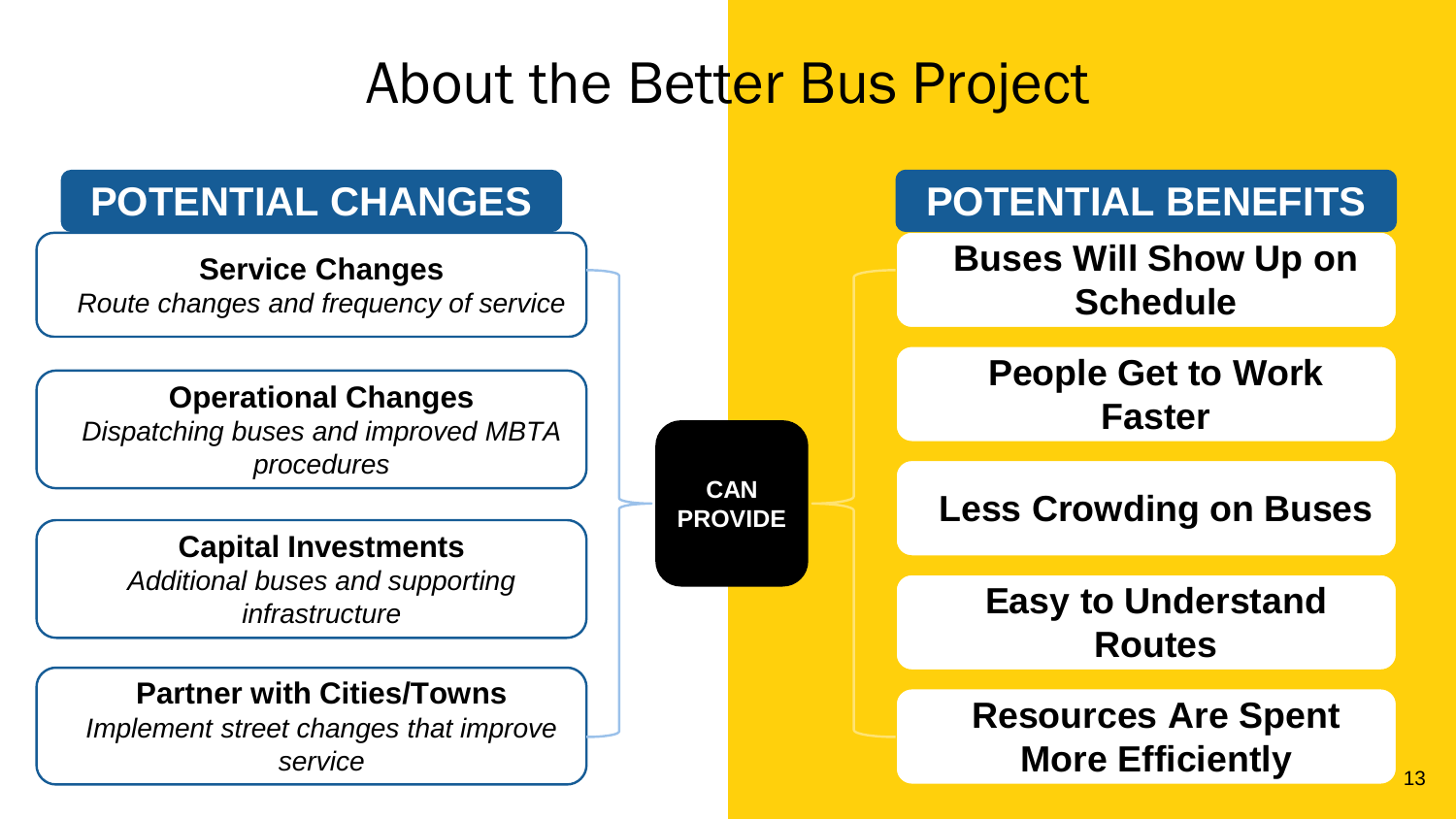#### **On Street Infrastructure**

**Resources**

**Operational Changes**

**Customer Information**

## Better Bus Project Multi-Year Schedule

| <b>INVESTMENT</b>                                   | <b>FY19</b>                                                             | <b>FY20</b>                                                                                                              | <b>FY21</b>                                                       | <b>FY22+</b>                                  |  |
|-----------------------------------------------------|-------------------------------------------------------------------------|--------------------------------------------------------------------------------------------------------------------------|-------------------------------------------------------------------|-----------------------------------------------|--|
| <b>Bus Lanes</b>                                    | 2.3 miles built                                                         | Goal of 7 high-                                                                                                          | Goal of 7 high-                                                   | Connect completed<br>key corridors            |  |
| <b>Other Bus Priority</b><br>infrastructure         | Concurrent with bus<br>lane corridors                                   | priority corridor miles                                                                                                  | priority corridor miles                                           | Concurrent & beyond<br>bus lane corridors     |  |
| <b>Bus Stop</b><br><b>Infrastructure</b>            | Plan. for shelter contract<br>& PATI stop<br>improvements               | Procure new shelter<br>contract & begin PATI<br>construction                                                             | Continue construction of stop improvements &<br><b>PATI</b> stops |                                               |  |
| <b>Peoplepower</b>                                  | Invest in additional<br>operators $(-70)$                               | <b>Hire additional</b><br>Hire off-peak<br>operators<br>operators                                                        |                                                                   | Hire additional<br>operators                  |  |
| <b>Buses</b>                                        |                                                                         | Procure peak expansion<br>contract; test BEBs                                                                            | Support peak service                                              | Delivery of new buses                         |  |
| <b>Facilities</b>                                   | Initiate planning for<br>Albany, Quincy & SH                            | Begin constr. for Albany,<br>prelim design for<br>Quincy & SH                                                            | <b>Advertise Quincy &amp;</b><br><b>SH</b> for construction       | Begin construction at<br><b>SH and Quincy</b> |  |
| <b>Scheduling &amp;</b><br><b>Dispatching Tools</b> | <b>Workforce Modernization Program, Bus</b><br><b>Dispatching Pilot</b> |                                                                                                                          | <b>Additional Optimization</b>                                    |                                               |  |
| <b>Pilots &amp; Route</b><br><b>Changes</b>         | 47 Near-Term<br>Proposals                                               | Implement. of Near-<br>Service Pilots (e.g. Weekend Pilot), Quarterly<br><b>Term Proposals</b><br><b>Service Changes</b> |                                                                   |                                               |  |
| <b>Network Redesign</b>                             | Procure & Begin<br>Design                                               | Demonstration Projects & Implementation<br>Design<br>(FY21 onwards)                                                      |                                                                   |                                               |  |
| <b>Customer Information</b>                         | <b>Improved bus</b><br>tracking technology                              | <b>TBD</b><br>"Ghost Bus" Busting, Bus Stop e-Ink pilot                                                                  |                                                                   |                                               |  |

#### Increased ridership

More frequent, reliable, and faster bus service

Better overall customer experience

More efficient use of resources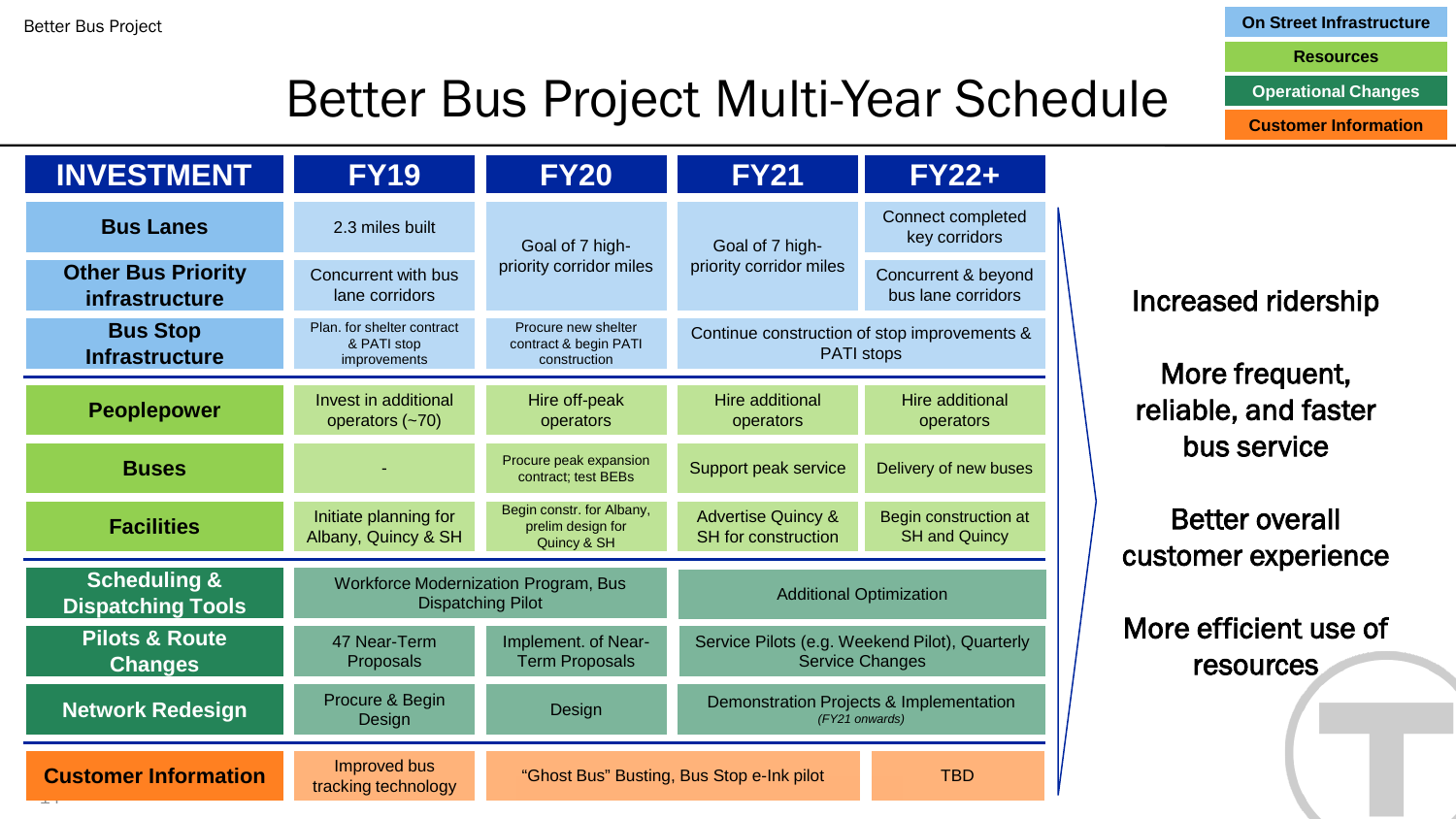### Investment Framework for Improved Bus Service

| <b>INVESTMENT</b><br><b>CATEGORY</b>      | <b>WHY THIS INVESTMENT MATTERS</b>                                                                                                                                                                                                                                                                                    | <b>EXAMPLE</b><br><b>INVESTMENTS</b>                                                       |
|-------------------------------------------|-----------------------------------------------------------------------------------------------------------------------------------------------------------------------------------------------------------------------------------------------------------------------------------------------------------------------|--------------------------------------------------------------------------------------------|
| <b>On Street</b><br><b>Infrastructure</b> | Without on street infrastructure in congested areas, no<br>amount of buses and operators can guarantee that buses<br>will run on time (reliability), only that they will start trips on<br>time                                                                                                                       | <b>Bus lanes</b><br><b>TSP</b><br>Queue Jumps<br><b>Bus Bumps</b><br><b>Bus Stop Infr.</b> |
| <b>Resources</b>                          | Even with on street infrastructure, additional buses and<br>operators are required to provide the level of service defined<br>in the SDP<br>Off-peak peoplepower can be utilized immediately, but<br>additional peak peoplepower will require creative solutions in<br>short term due to bus and facility limitations | Peoplepower<br><b>Buses</b>                                                                |
| <b>Operational</b><br>changes             | We need to <b>continuously improve</b> both operations and the<br>underlying service network, and not rely only on major<br>redesigns in order to respond to ever-shifting demand and<br>environs                                                                                                                     | • Scheduling $\&$<br>dispatching tools<br>Pilots & Route changes<br>Network Redesign       |

15 Draft for Discussion & Policy Purposes Only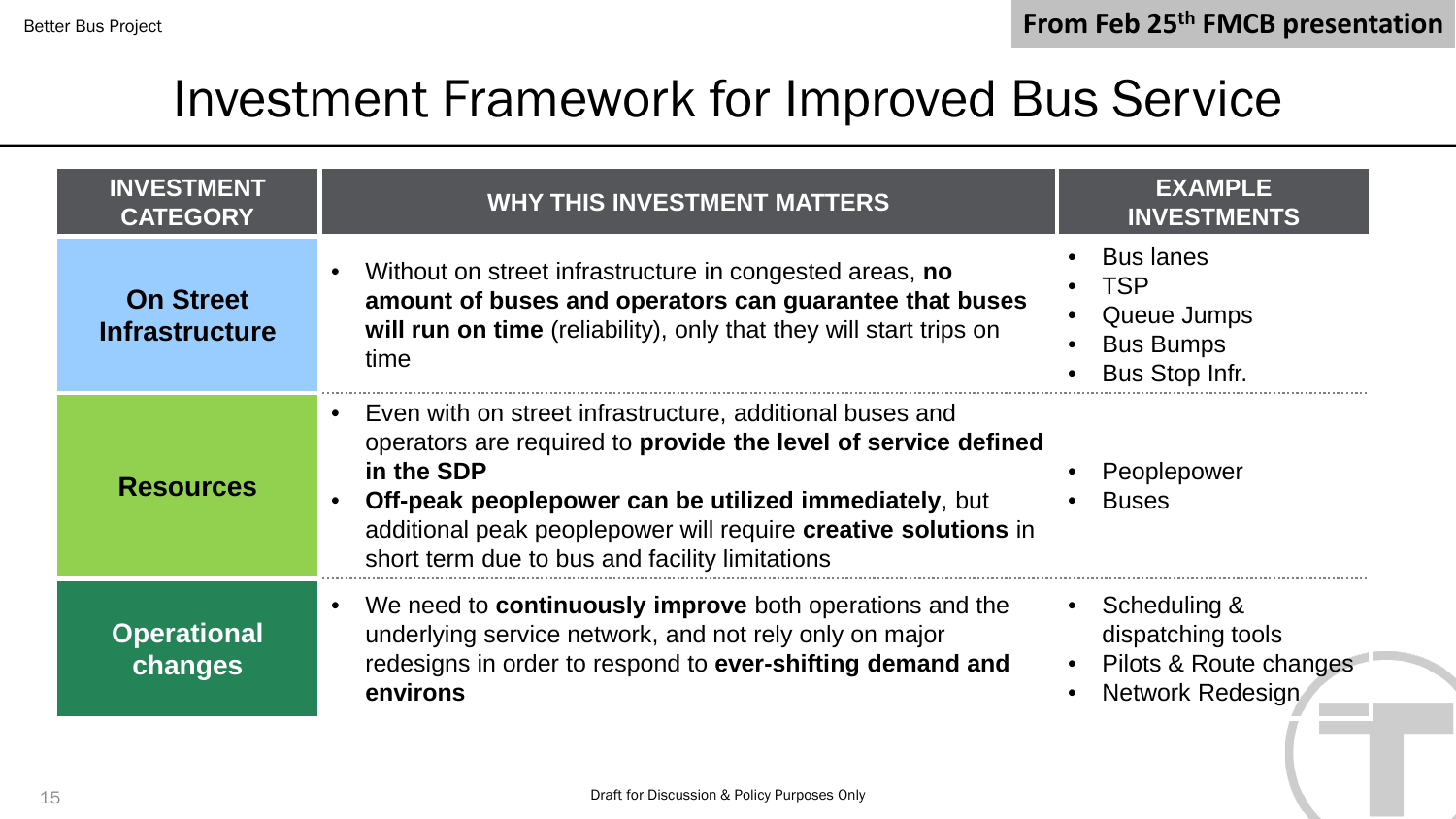### Investments Critical to Improve Bus Service

| <b>INVESTMENT</b>                         | <b>KEY IMPACT</b>                                                                            |  | <b>DEPENDENCIES</b>                              |  |
|-------------------------------------------|----------------------------------------------------------------------------------------------|--|--------------------------------------------------|--|
| <b>Bus Lanes</b>                          | Run-time consistency (reliability) &<br>speed<br><b>Comfort &amp; Improved Accessibility</b> |  |                                                  |  |
| TSP + Queue Jumps + Bus Bumps             |                                                                                              |  | Municipal participation                          |  |
| <b>Bus Stop Infrastructure</b>            |                                                                                              |  |                                                  |  |
| <b>Peoplepower</b>                        | Frequency & run-time start (reliability)                                                     |  | Operating budget resources                       |  |
| <b>Buses</b>                              |                                                                                              |  | Maintenance garage(s) and/or<br>contracted buses |  |
| <b>Scheduling &amp; Dispatching tools</b> | Run-time cons. (reliability) & resource<br>utilization                                       |  | Software upgrades and/or hardware                |  |
| <b>Pilots &amp; Route Changes</b>         | Additional / Improved Service (All Aspects<br>of SDP)                                        |  | Municipal participation                          |  |
| <b>Network Redesign</b>                   | New/Higher Ridership & Improved<br><b>Accessibility</b>                                      |  | <b>MBTA &amp; Municipal Buy-In</b>               |  |
| On Street Infrastructure<br>16            | <b>Operational Changes</b><br><b>Resources</b>                                               |  |                                                  |  |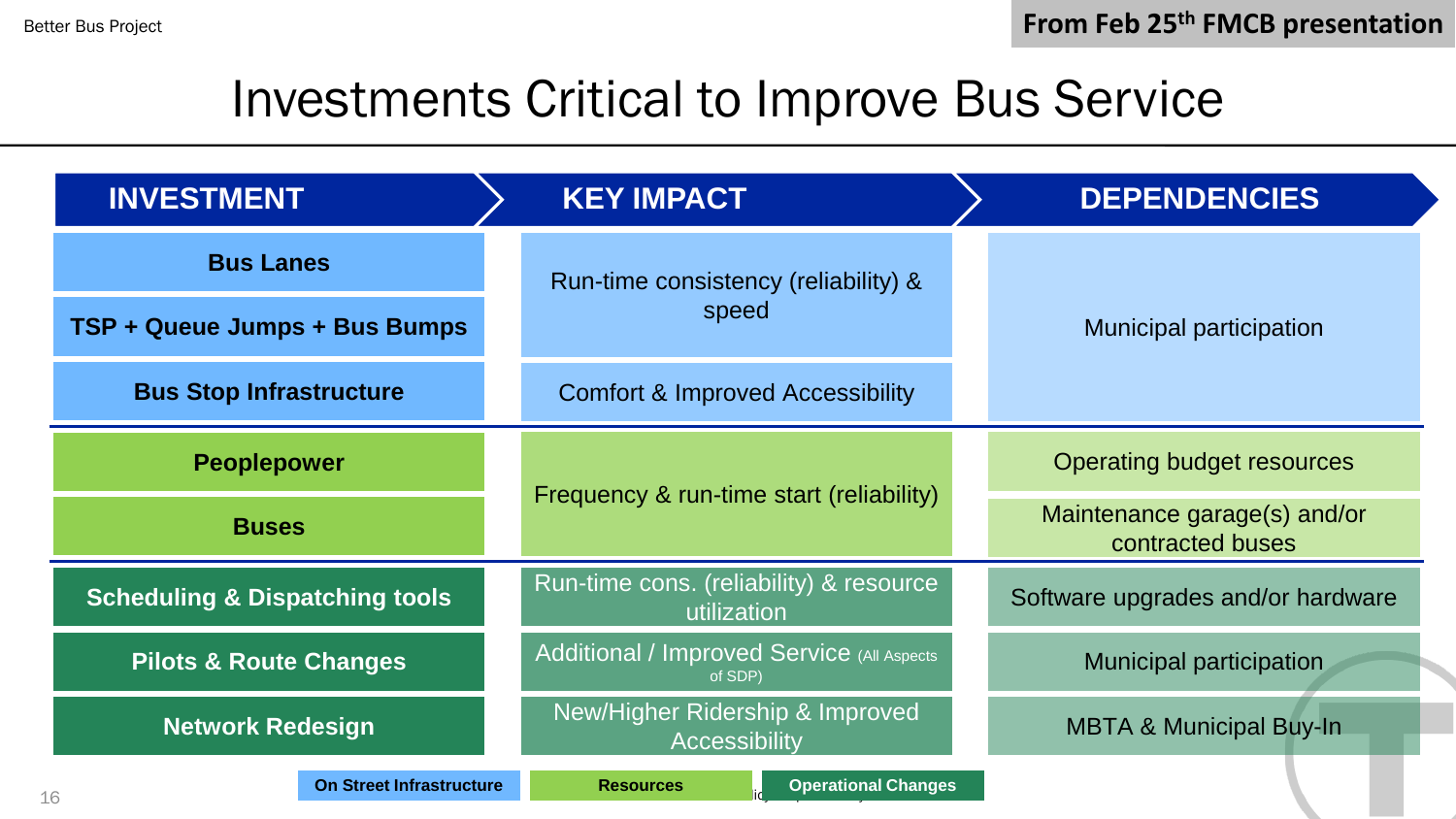## Communication and roll-out plan (Winter 2020)

Due to level of change, significant coordination effort across multiple departments and stakeholders will be implemented this fall

|                | <b>Typical service change</b>                                                                       | <b>Better Bus Implementation</b>                                                                                                                                                                                                                       |
|----------------|-----------------------------------------------------------------------------------------------------|--------------------------------------------------------------------------------------------------------------------------------------------------------------------------------------------------------------------------------------------------------|
| System-wide    | Updated system-wide map (digital)<br>$\bullet$                                                      | Updated system-wide map (digital)<br><b>Updated Better Bus Project website</b><br>Digital screens ads and car cards<br>Legislative and municipal outreach<br>Newspaper ads<br>Complementary foreign language communications<br>Email to BBP email list |
| Route-specific | <b>T-Alerts</b><br>$\bullet$<br><b>Bus Operator training</b><br>$\bullet$<br>Updated schedule cards | <b>Multiple T-Alerts</b><br>Bus Operator training/engagement<br>Updated schedule cards<br>On-bus announcements                                                                                                                                         |
| Stop-specific  | Notifications at affected stops 2<br>$\bullet$<br>weeks prior                                       | Notifications at stops approx. a month ahead of time<br>$\sim$ 10 new stops, $\sim$ 70 removed stops<br>$\sim$ 400 stops w/ changed service                                                                                                            |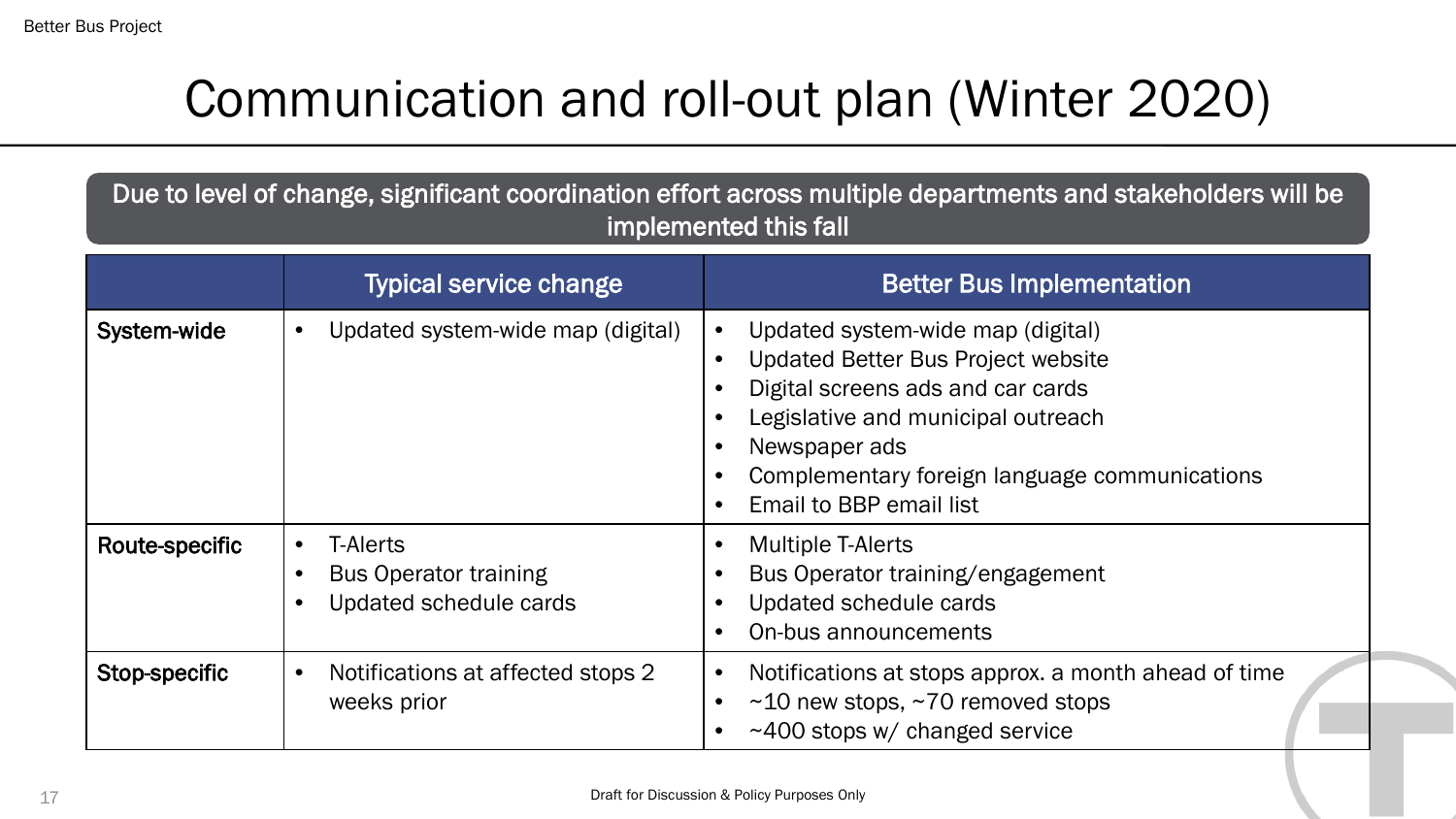### Top 40 Bus Routes

Highest Ridership Routes / Corridors Definition: >3,200 daily weekday riders

| <b>Key Bus Routes</b><br>(14)                | $\overline{1}$<br>15<br>22      | 28<br>32<br>39                     | 66<br>71<br>73            | 111<br>$116/117*$     |                                   |          |
|----------------------------------------------|---------------------------------|------------------------------------|---------------------------|-----------------------|-----------------------------------|----------|
|                                              | 23                              | $57/57A*$                          | 77                        |                       |                                   |          |
| <b>Silver Line</b><br>(5)                    | SL1<br>SL <sub>2</sub>          | SL <sub>3</sub><br>SL <sub>4</sub> | SL <sub>5</sub>           |                       |                                   |          |
| Local Routes w/<br>highest ridership<br>(21) | $\overline{7}$<br>9<br>16<br>21 | 31<br>34/34E*<br>35/36/37*<br>44   | 47<br>70/70A*<br>86<br>87 | 88<br>89<br>93<br>101 | 104<br>109<br>110<br>220/221/222* | 441/442* |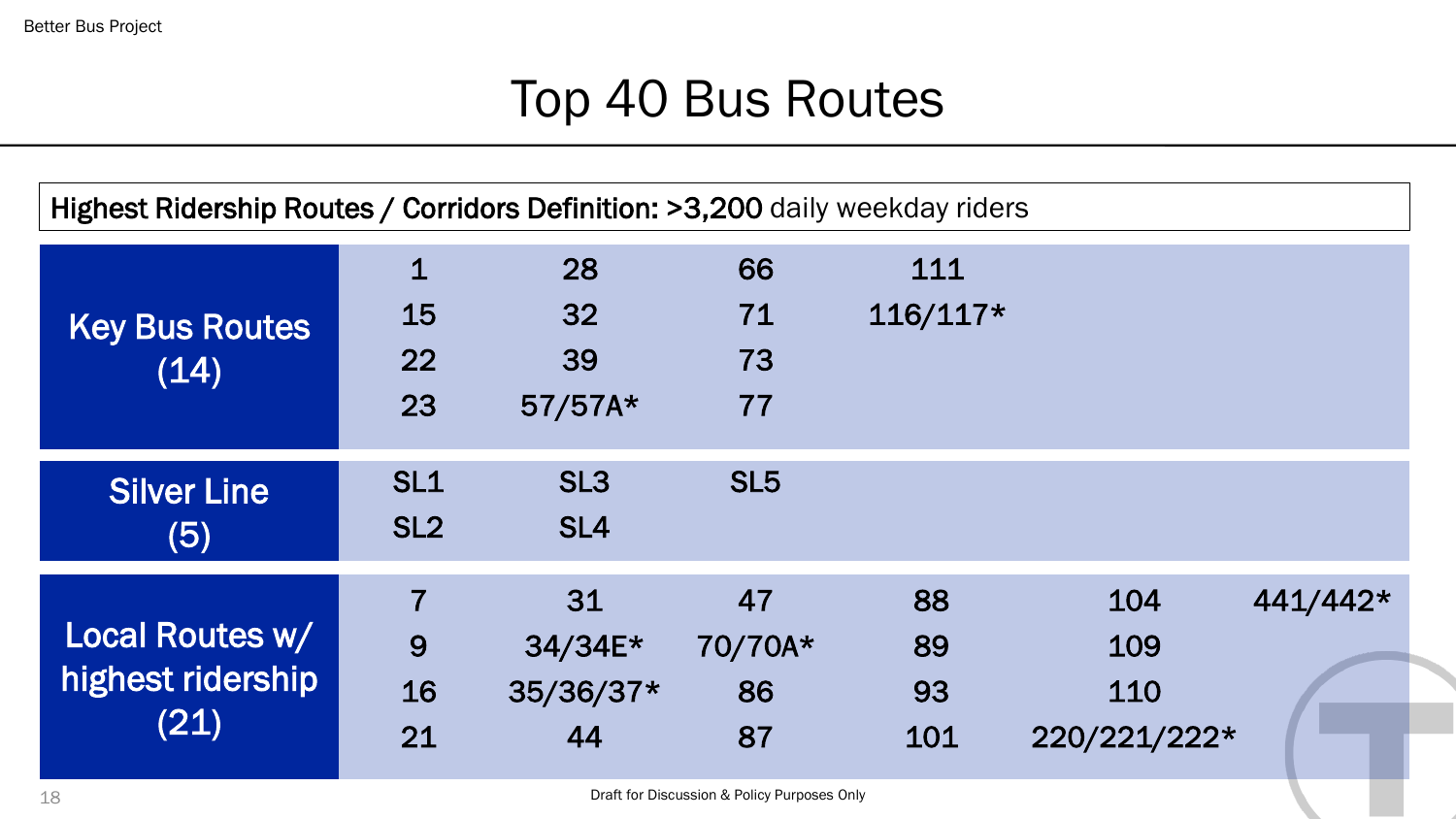### Bus Lane & Priority Treatment Investments

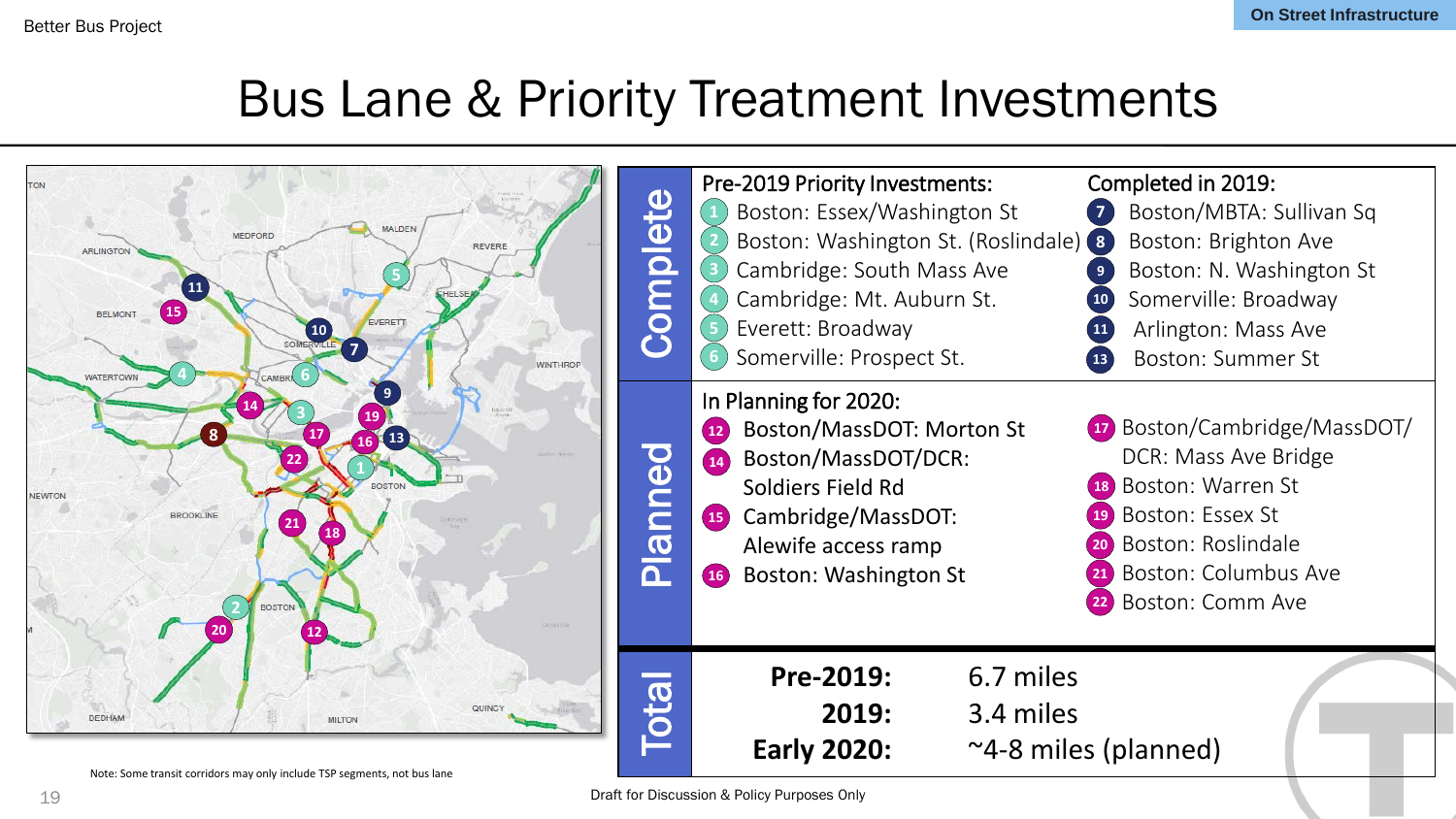### Bus Priority Investments – Completed Pre-2019

| <b>Project</b>                                      | <b>Completion</b> | <b>Direction</b>    | Length<br>(miles) | <b>Time</b>              | <b>Right-of-Way</b><br><b>Source</b> | <b>Notes</b>                             |
|-----------------------------------------------------|-------------------|---------------------|-------------------|--------------------------|--------------------------------------|------------------------------------------|
| Essex St / Washington St<br>Boston - Chinatown      | <b>Fall 2009</b>  | Inbound<br>Outbound | 1.45<br>1.33      | <b>All Hours</b>         | Parking;<br><b>General lane</b>      | Implemented with<br><b>Silver Line</b>   |
| <b>Washington St</b><br>Boston - Roslindale         | Summer 2018       | Inbound             | 1.21              | 5 AM to 9 AM<br>Weekdays | Parking;<br>Shared (time of day)     | Outbound direction<br>in planning stages |
| South Massachusetts Ave<br>Cambridge                | <b>Fall 2018</b>  | Inbound             | 0.55              | <b>All Hours</b>         | <b>General lane</b>                  | Reevaluating for<br>improvement          |
| Belmont St, Mt Auburn St<br>Cambridge and Watertown | <b>Fall 2018</b>  | Inbound             | 0.96              | <b>All Hours</b>         | <b>General lane</b>                  | <b>Shared with bikes</b>                 |
| <b>Broadway</b><br>Everett                          | Winter 2016       | Inbound             | 1.14              | 4 AM to 9 AM<br>Weekdays | Parking;<br>Shared (time of day)     | <b>Shared with bikes</b>                 |
| <b>Prospect St</b><br>Somerville                    | <b>Fall 2017</b>  | Outbound            | 0.04              | <b>All Hours</b>         | Parking                              | Queue jump                               |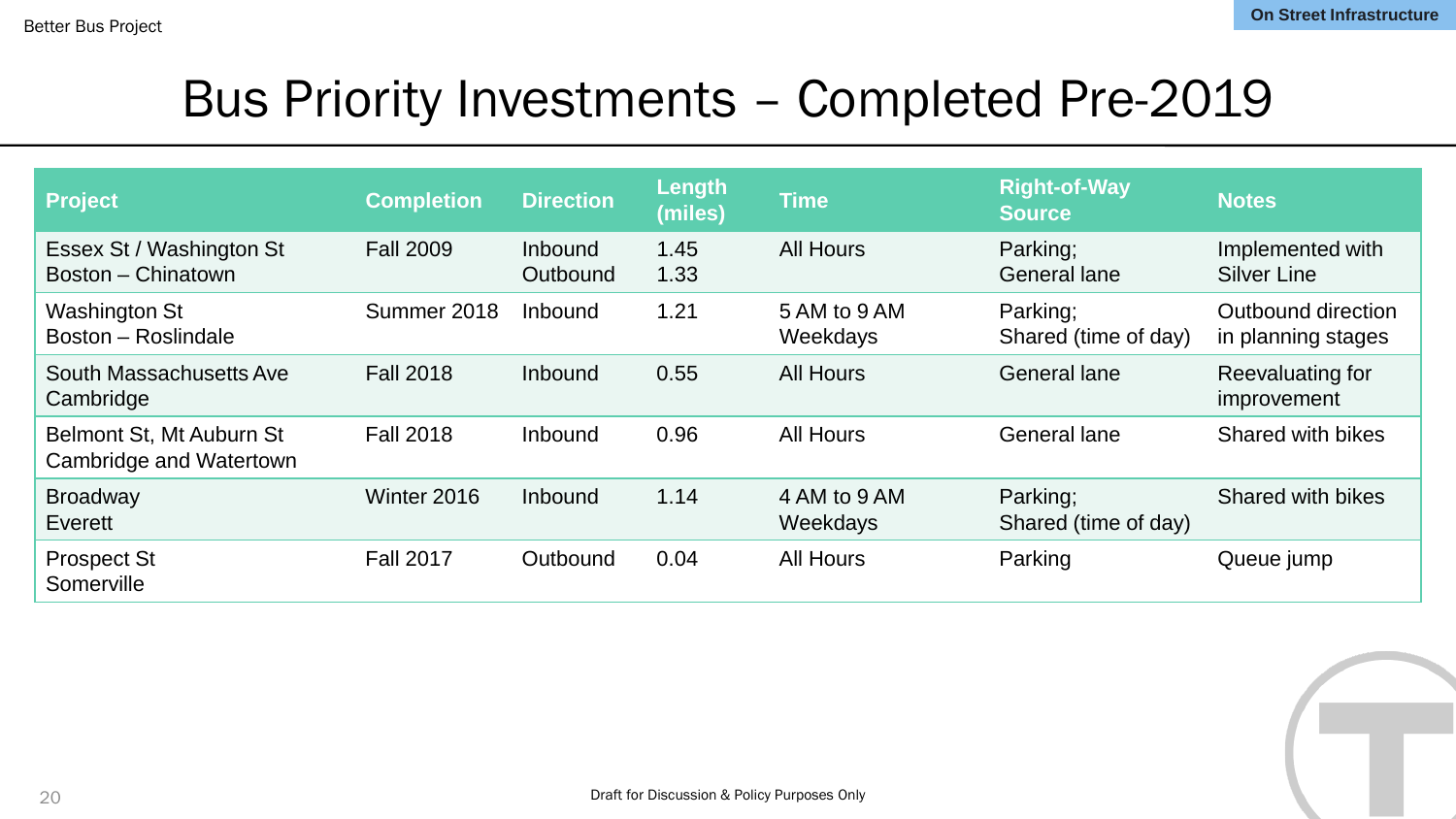### Bus Priority Investments – Completed/Planned 2019

| <b>Project</b>                                         | <b>Completion</b>               | <b>Direction</b>    | Length<br>(miles) | <b>Time</b>              | <b>Right-of-Way</b><br><b>Source</b> | <b>Notes</b>                              |
|--------------------------------------------------------|---------------------------------|---------------------|-------------------|--------------------------|--------------------------------------|-------------------------------------------|
| <b>Sullivan Square Station</b><br>Boston - Charlestown | Spring 2019                     | Inbound             | 0.12<br>(comb.)   | <b>All Hours</b>         | Separated                            | Dedicated lanes into<br>station busway    |
| <b>Brighton Ave</b><br>Boston - Allston                | Spring 2019<br><b>Fall 2019</b> | Inbound<br>Outbound | 0.64<br>0.64      | <b>All Hours</b>         | General lane                         |                                           |
| North Washington St<br>Boston - Downtown               | <b>Fall 2019</b>                | Inbound             | 0.16              | <b>All Hours</b>         | <b>General lane</b>                  | <b>Benefits Route 111</b><br>(and others) |
| <b>Broadway</b><br>Somerville                          | <b>Fall 2019</b>                | Inbound<br>Outbound | 0.53<br>0.57      | <b>All Hours</b>         | General lane                         | Completed last week                       |
| <b>Massachusetts Ave</b><br>Arlington                  | <b>Fall 2019</b>                | Inbound             | 0.57              | 6 AM to 9 AM<br>Weekdays | Parking                              | Retained TSP from pilot<br>project        |
| Morton St<br>Boston / MassDOT                          | Planned<br>Deferred to 2020     | Eastbound           | 0.04              | <b>All Hours</b>         | Parking;<br>General lane             | Queue jump                                |
| <b>Summer St</b><br>Boston - Downtown                  | <b>Fall 2019</b>                | Inbound             | 0.15              | <b>All Hours</b>         | General lane                         | Traffic pattern changes                   |
| <b>Soldiers Field Rd</b><br>Boston / MassDOT / DCR     | Planned<br>Deferred to 2020     | Inbound             | 0.05              | <b>All Hours</b>         | Adjusted lane widths                 | New pre-emption signal                    |
| Alewife Access Ramp<br>Cambridge / MassDOT             | Planned<br>Deferred to 2020     | Inbound             | 0.25              | <b>All Hours</b>         | Adjusted lane widths                 | Reviewing bridge<br>structure             |
| <b>Washington St</b><br>Boston - Chinatown             | Planned<br>Deferred to 2020     | Inbound             | 0.81              | <b>All Hours</b>         | Parking;<br>General lane             | Creating continuous SL<br>bus lane        |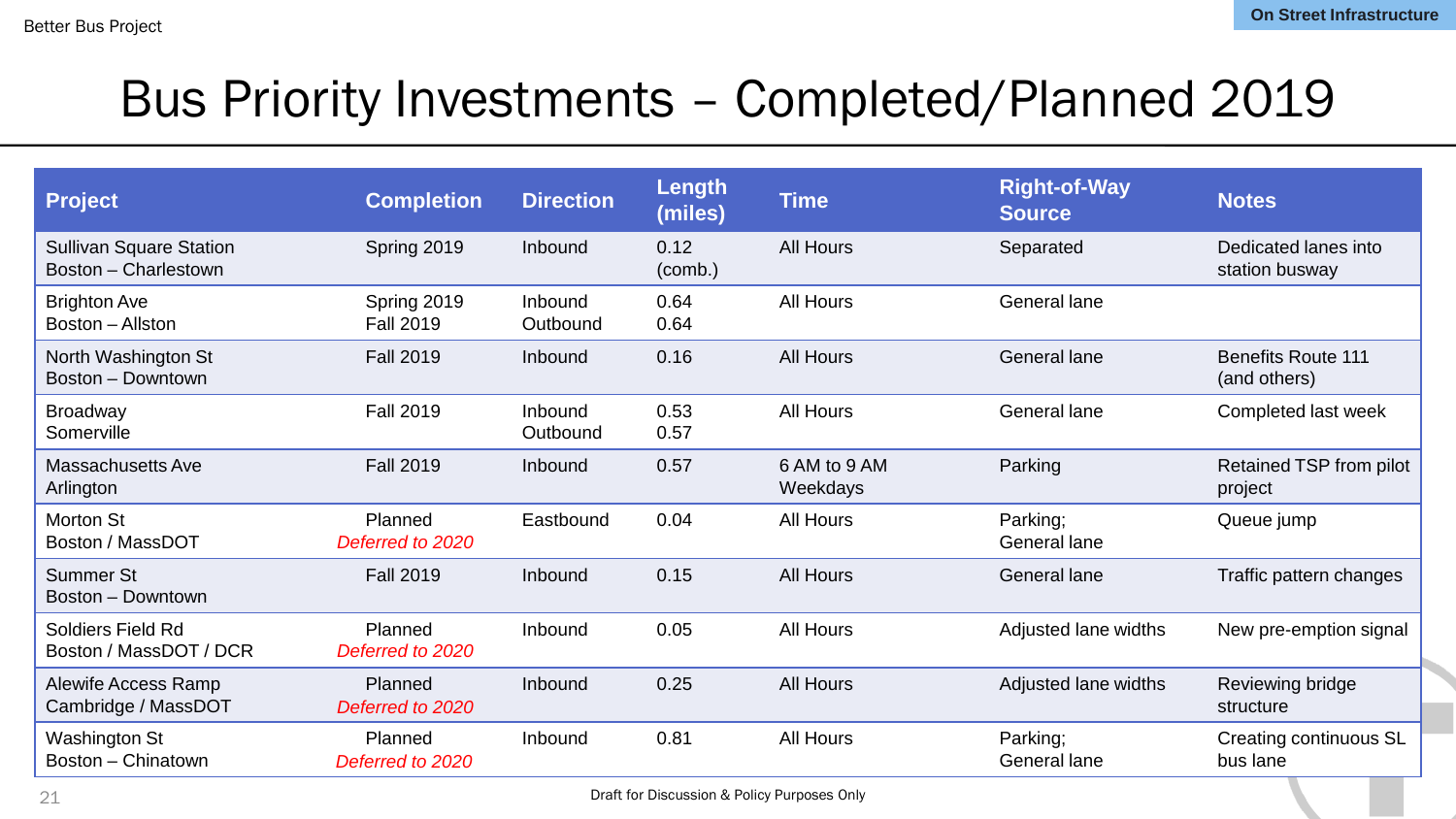### Bus Priority Investments – Planning for Early 2020

| Project                                                                  | <b>Completion</b> | <b>Direction</b>                  | Length<br>(miles) | <b>Time</b>                    | <b>Right-of-Way</b><br><b>Source</b>    | <b>Notes</b>                                     |
|--------------------------------------------------------------------------|-------------------|-----------------------------------|-------------------|--------------------------------|-----------------------------------------|--------------------------------------------------|
| <b>Massachusetts Ave Bridge</b><br>Boston / Cambridge /<br>MassDOT / DCR | In Planning       | <b>Inbound</b>                    | 0.42              | <b>All Hours</b>               | <b>General lane</b>                     | Cross-agency<br>coordination                     |
| <b>Warren St</b><br>Boston - Dorchester                                  | In Planning       | Outbound                          | 0.79              | <b>All Hours</b>               | Parking; Median;<br><b>General Lane</b> | Includes multiple<br>treatments                  |
| <b>Essex St (Restoration)</b><br>Boston - Chinatown                      | In Planning       | Inbound                           | 0.17              | <b>All Hours</b>               | <b>Existing bus lane</b>                | <b>Restoring existing</b><br>bus lane            |
| <b>Washington St</b><br>Boston - Roslindale                              | In Planning       | Outbound                          | 1.21              | 4 PM to 7 PM<br>Weekdays (TBD) | Parking                                 | Paired with existing<br>inbound bus lane         |
| <b>Columbus Ave</b><br>Boston - JP / Roxbury                             | In Planning       | <b>Inbound</b><br><b>Outbound</b> | 0.80<br>0.80      | <b>All Hours</b>               | <b>General Lane</b>                     | Multiple design<br>concepts                      |
| <b>Commonwealth Ave</b><br>Boston – Back Bay                             | In Planning       | Inbound<br>Outbound               | 1.46<br>1.46      | <b>All Hours</b>               | <b>General Lane</b>                     | Connects to existing<br><b>Brighton Ave lane</b> |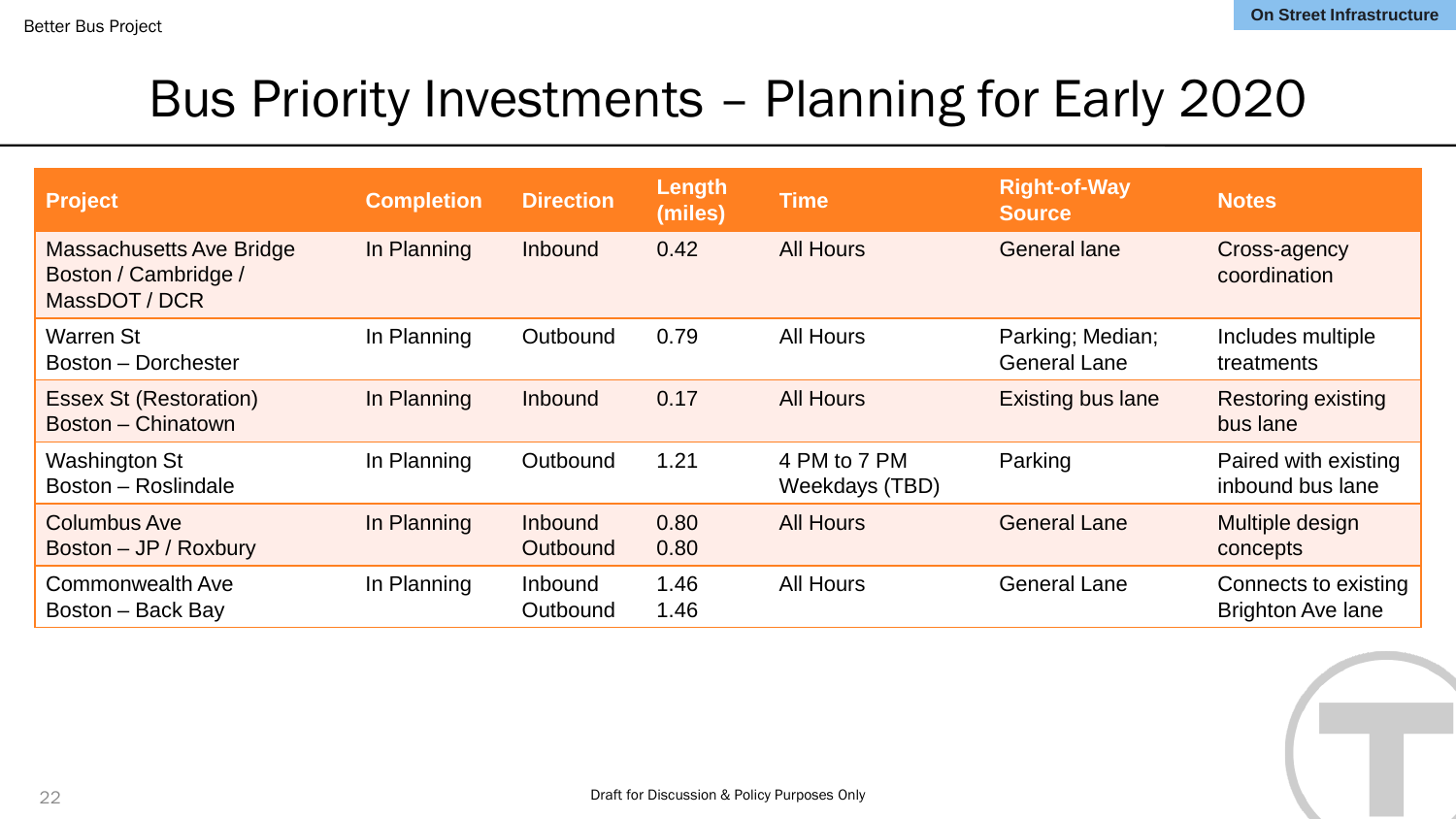Median bus run times 20-22% longer during Peak periods over past 13 years

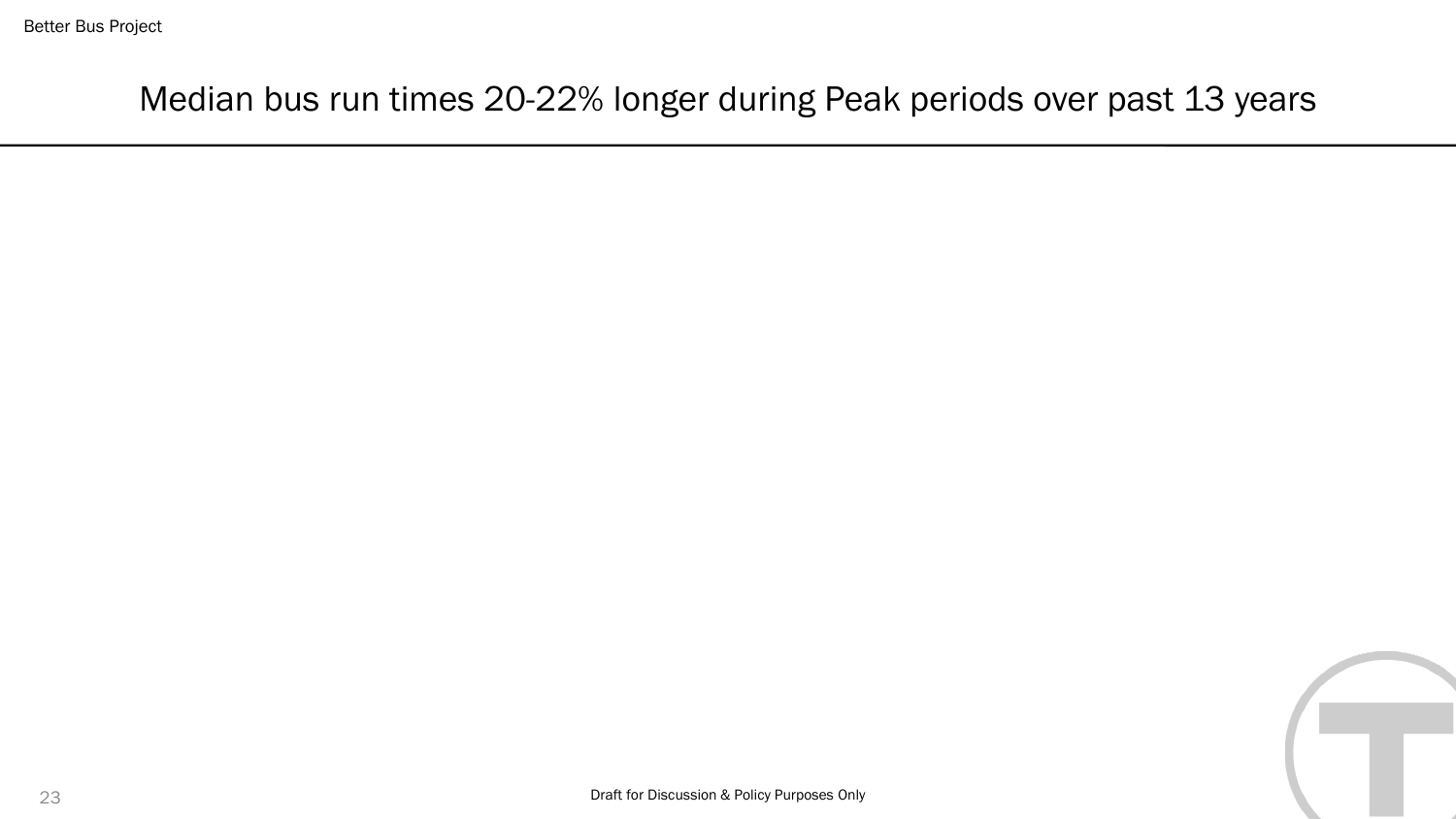### Reliability (OTP) at Trip Start for all routes is  $\sim$ 70%

Reliability (On Time Performance) for a trip start is evaluated as "on time" if it departs within 3 minutes after expected departure (any early departure is not "on time")

MBTA schedules with goal of 90% trip start OTP (9 out of 10 trips start on time)

OPMI & OpsTech reviewed 500K weekday trips from this September and October 2019, and observed that:

- 71% left on-time, within 3 minutes after expected departure.
- 4% left early, which could be improved by better dispatching & oversight
- 8-10% left late, but the arriving trip was on-time or close to on-time
- 12-14% left late because the arriving trip was late, either due to schedule deficiency and/or high variation due to traffic/congestion
- 3% left late for unknown causes



beyond ~80% requires transit priority or scheduling / asset trade-offs have passed except for GPS errors that recorded early departures **Trip Start OTP could be improved by up to 5-10% with improved dispatching & oversight; to increase Trip Start OTP**